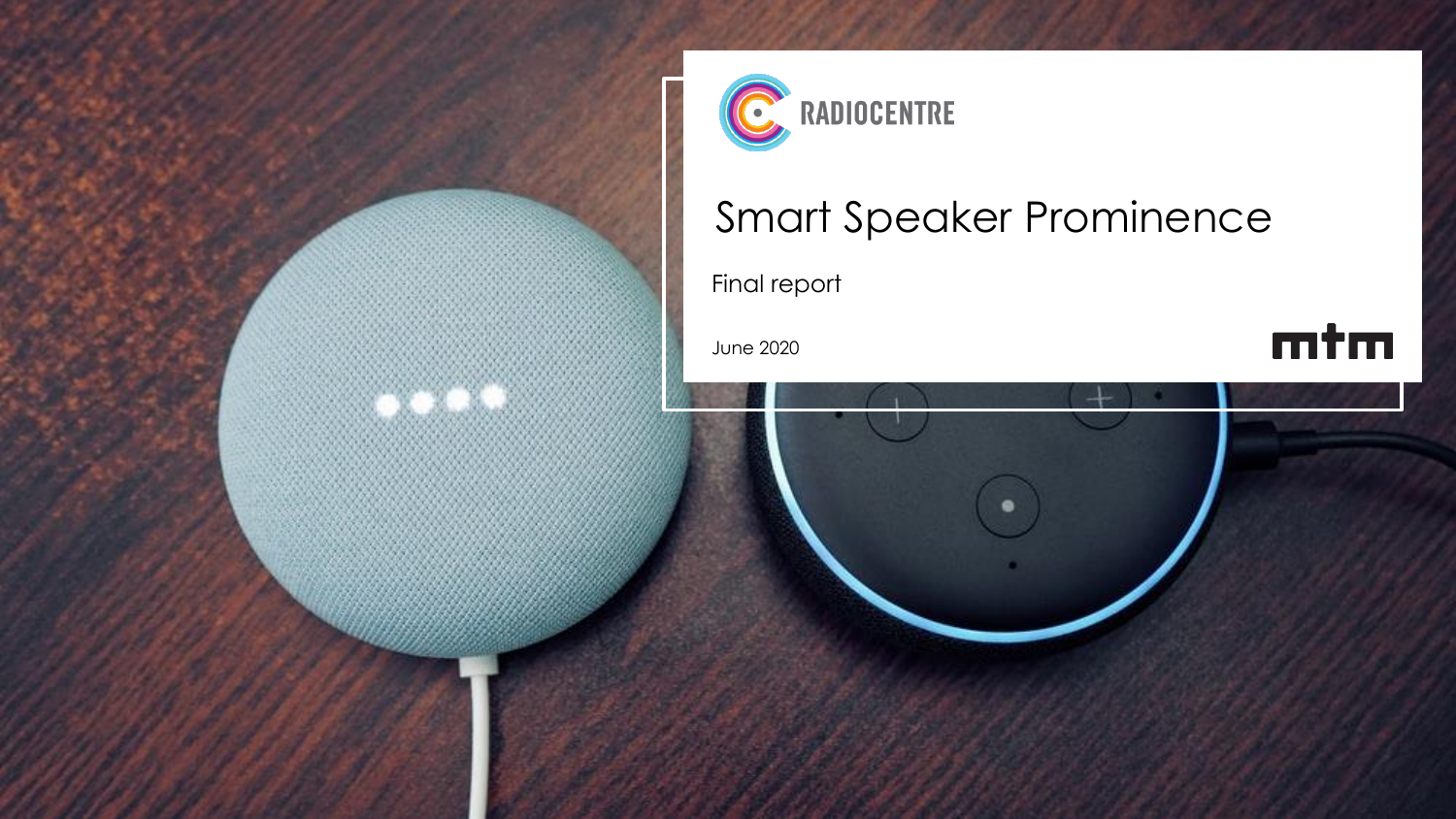# CONTENTS\_

### **1**. **Executive summary**

### **2. The UK audio market today**

- The smart speaker landscape
- Changing listening behaviour
- Smart speaker testing
- Policy context

### **3. From the Industry: potential implications**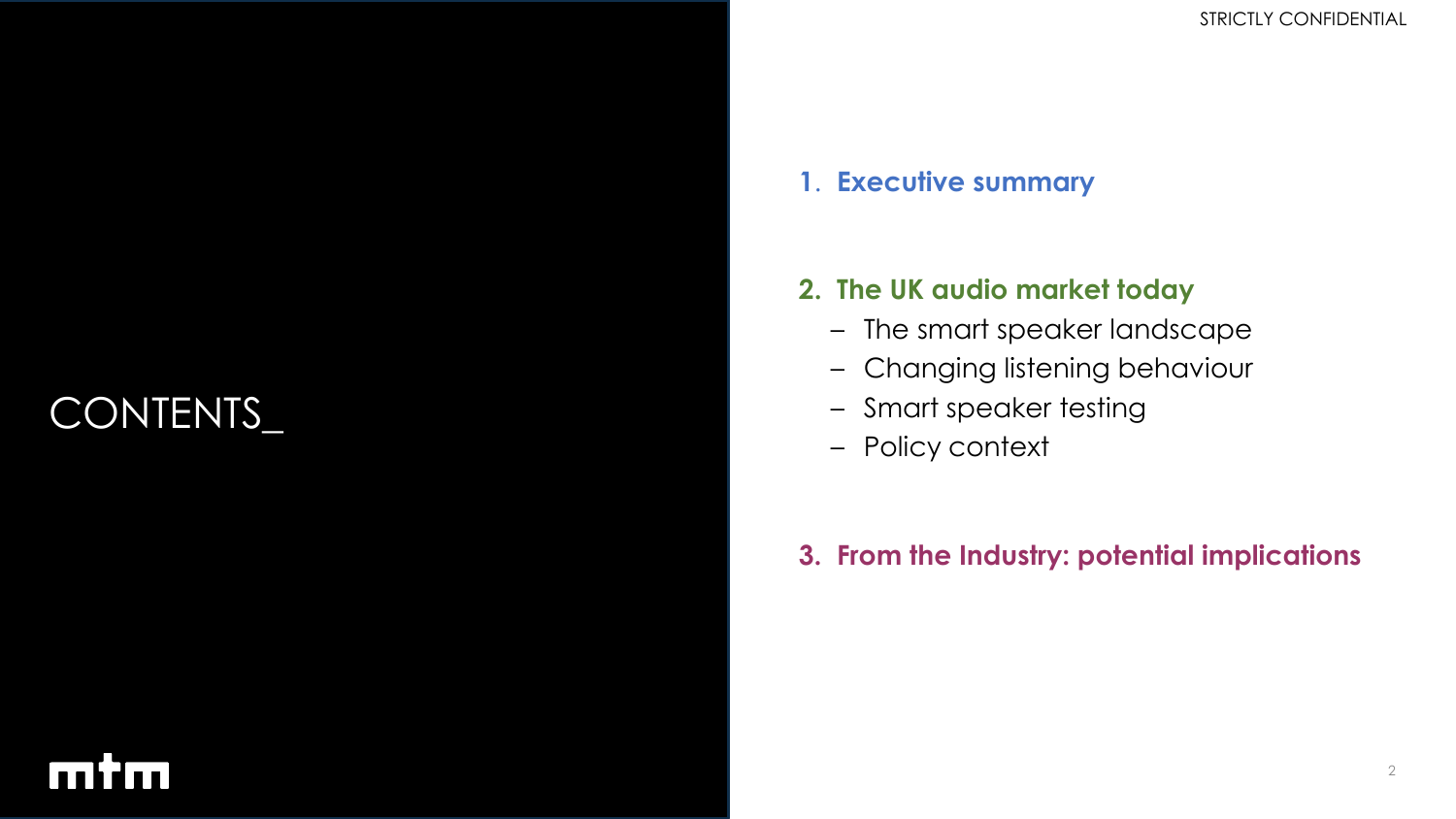## **Executive summary**

- Objectives and approach
- Caveats and qualifications
- Key findings



# mtm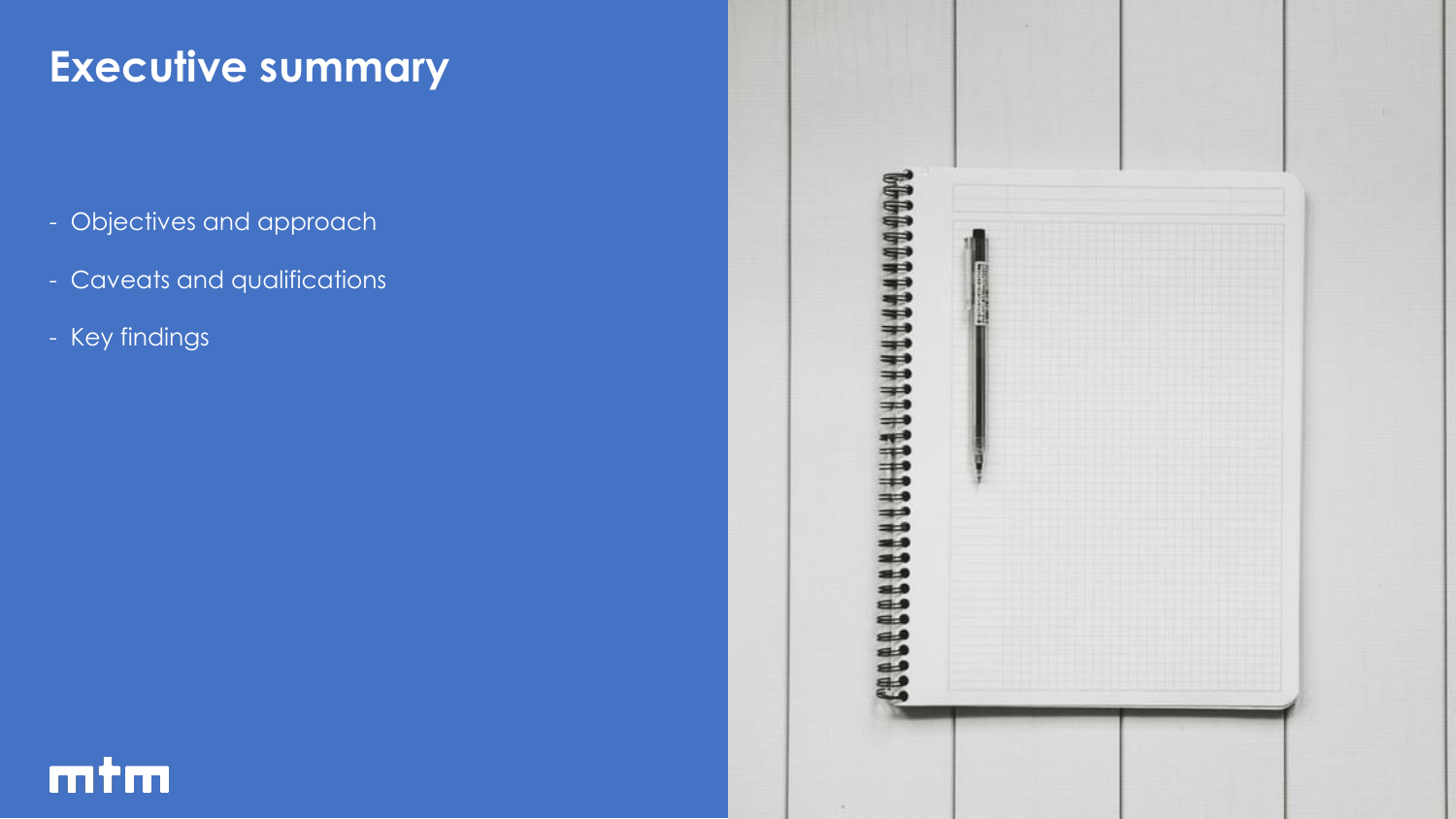Radiocentre commissioned MTM to undertake a review of the UK smart speaker market, to inform its position in representing commercial radio within the audio content landscape

#### **Project objectives**

Set the scene by considering and discussing **current market dynamics** for radio and smart speakers, **future developments** and the resulting **changes in UK consumer behaviour**

Analyse the **implications of the growth of smart speakers on radio**, considering the typical **user journeys** to the main traditional radio stations

#### **Consider market dynamics Analyse implications Implications for Radiocentre**

Identify the main considerations and opportunities for Radiocentre's members in relation to smart speakers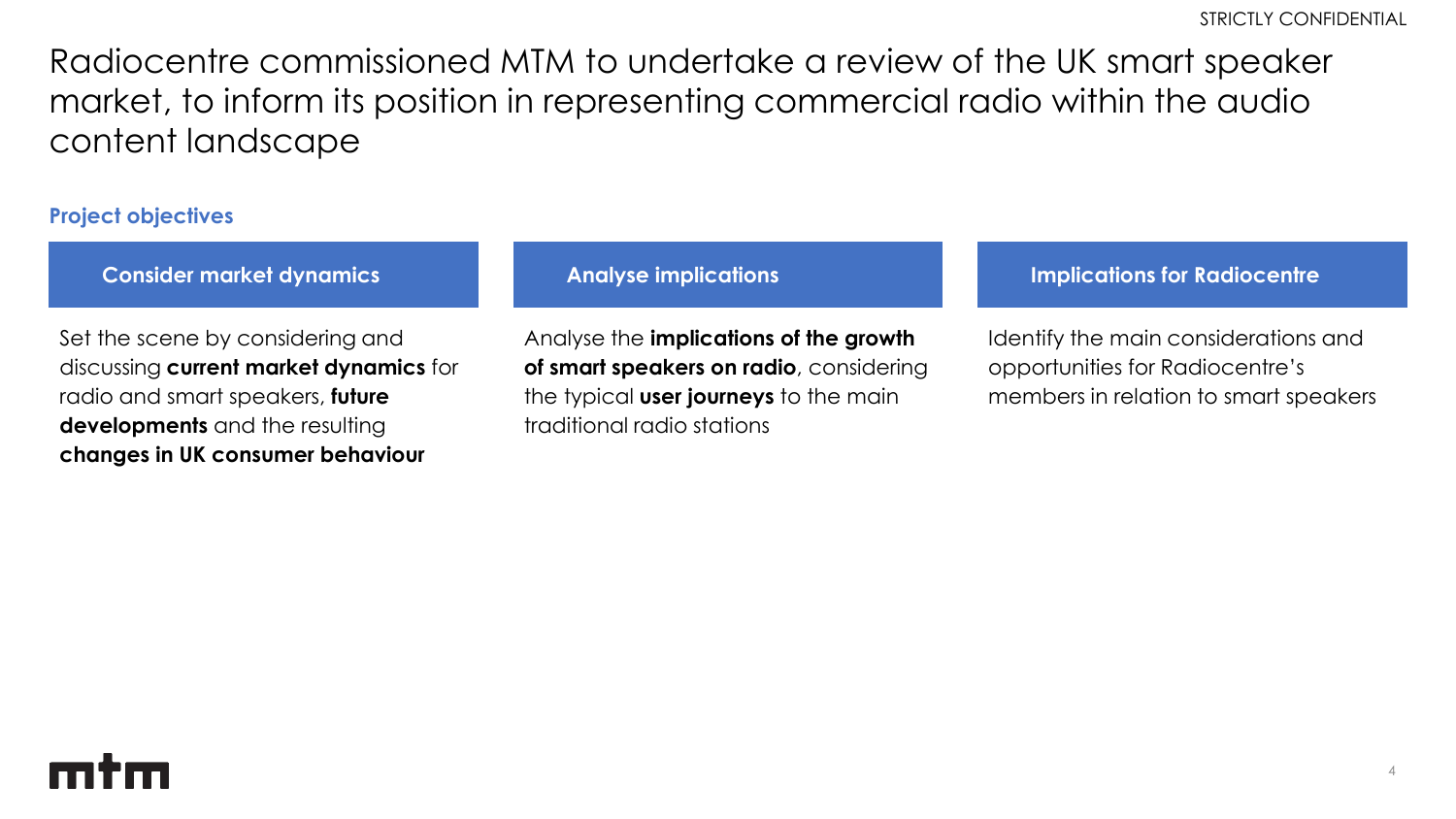We've undertaken three modules of research to evaluate key trends and developments in the smart speaker and wider audio market

#### **Project approach**

### **1**

**Synthesise** available data on the development of smart speakers

**Review** manufacturer websites / press

**Analyse** relevant data from Radiocentre stakeholders

**Evaluate** the current policy and regulatory landscape for radio and other adjacent markets

#### **1 Synthesis research 2 Smart Speaker Testing 3 Industry Engagement**

**Develop** testing framework based on MTM's prior project experience

**Apply** testing framework to a set of the most prevalent smart speakers in the UK

**Produce** summary tables, comparing the features, functionality and resulting user journeys for each device

**Interview** expert industry interviews, including:

- **Broadcasters**
- Agency groups
- Other industry stakeholders

**Explore** strategies, perceptions and expectations for market development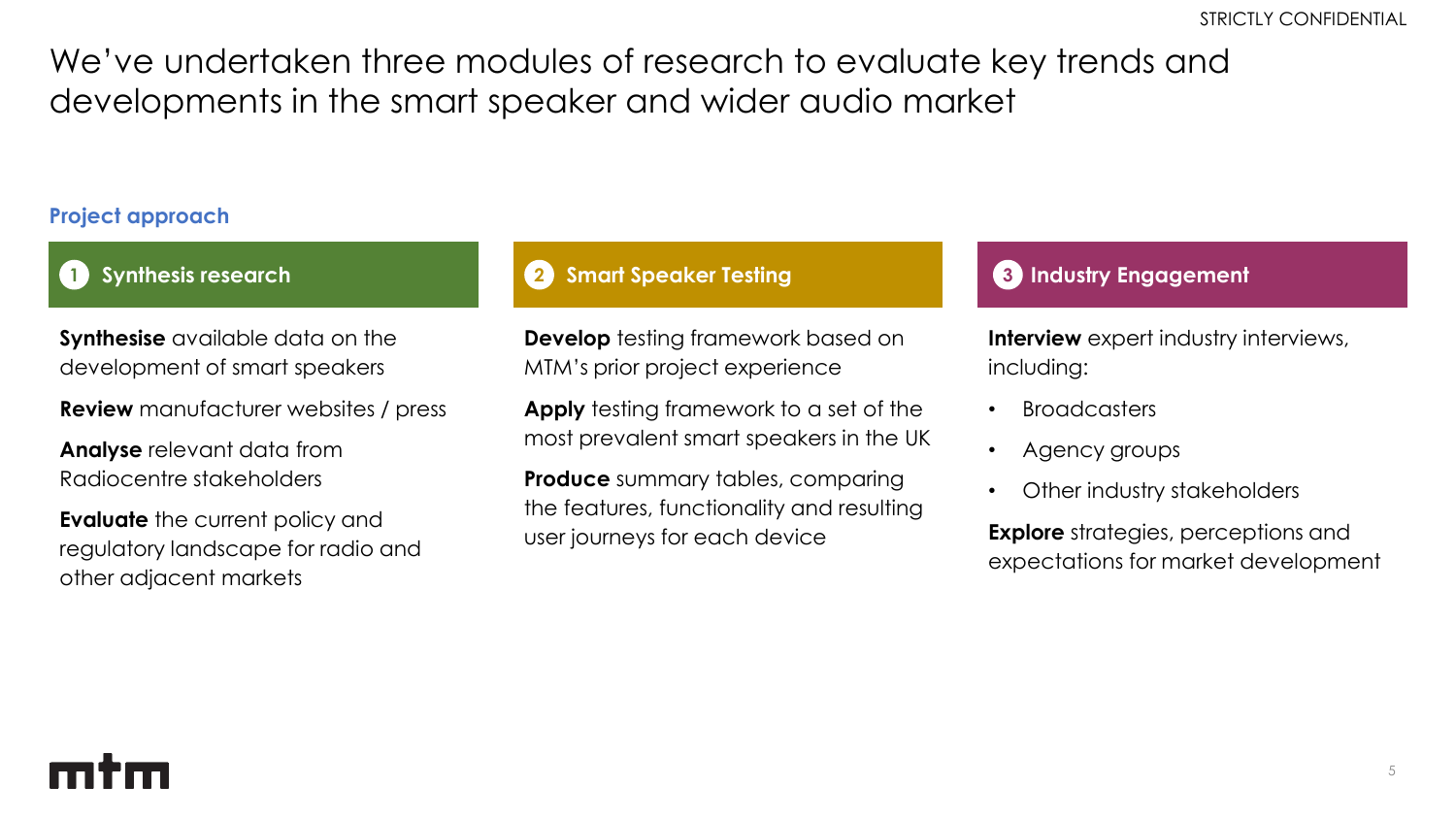### There are four important caveats and qualifications to the findings in this report

#### **Caveats and qualifications**

**The smart speaker market is fast-changing and industry data is limited and of varying quality**. Estimates and forecasts for device penetration and market share can vary considerably between sources. Furthermore, device ownership does not necessarily imply usage of certain which might significantly affect the discoverability of radio content To overcome these limitations, we've drawn on a range of data sources, including MTM's proprietary ScreenThink survey.

**MTM's smart speaker testing reflects the operation of a sub-set of smart speakers available in the UK at a given point of time**. The product testing undertaken as part of this research was carried out in February 2020 on the latest available models – **3 rd Generation Echo Dot** and 2<sup>nd</sup> Generation Nest Mini. We have not considered legacy versions of these devices accounted for software updates since the testing occurred.

**The views expressed by market participants interviewed as part of this research do not necessarily represent the longer-term strategies of their respective organisations**. All interviewees are based in the UK.

**The findings included in this report reflect the state of the UK radio and smart speaker markets at a specific point of time**. All research was completed between February and April 2020 and forwardlooking statements are based on historical data, 3<sup>rd</sup> party forecasts, industry participants' current views and MTM's best professional judgement. In particular, this study was conducted amidst the COVID-19 outbreak and, whilst the findings and conclusions have been updated to ensure relevancy, the underlying data does not represent the full impact on consumer behaviour.

# mtm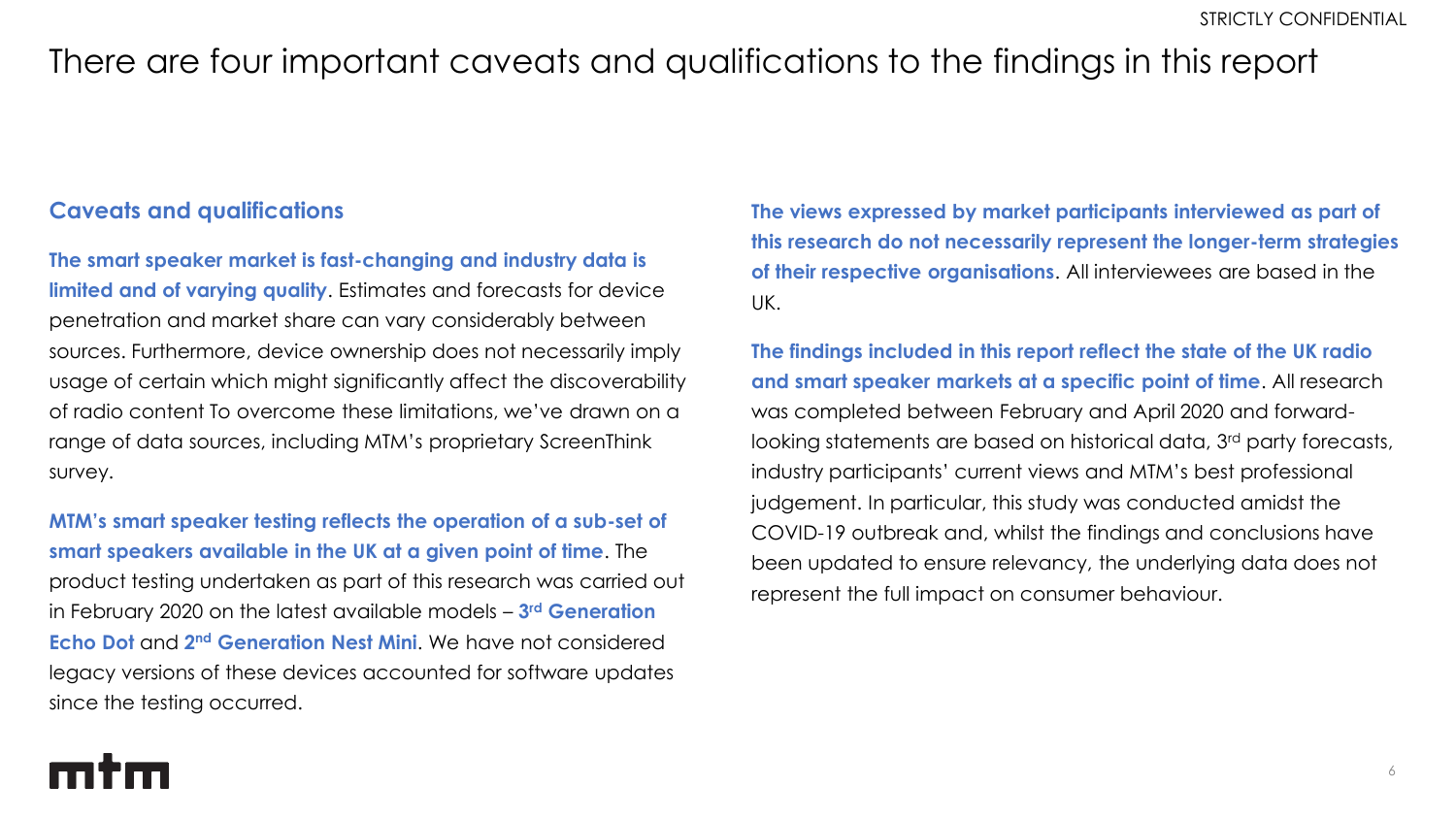There are three important areas to consider when looking to support commercial radio as smart speakers become more widely used: **Availability**, **Prominence** and **Access to listeners**

#### **Availability, prominence and access considerations**

| <b>Availability</b>                                                                                           | Prominence                                                                                                   |                                                                                                                                                                                                                                                                                        | <b>Access to listeners</b>                                                                                                           |
|---------------------------------------------------------------------------------------------------------------|--------------------------------------------------------------------------------------------------------------|----------------------------------------------------------------------------------------------------------------------------------------------------------------------------------------------------------------------------------------------------------------------------------------|--------------------------------------------------------------------------------------------------------------------------------------|
| <b>Pre-installed</b><br>applications:<br>Skills/Actions<br>that are <b>pre-</b><br>installed on<br>the device | <b>Default</b><br>applications:<br>Skills/Actions<br>that are set as<br>the <b>default</b><br>service(s) for | <b>General requests:</b><br>Skills/Actions opened (and content surfaced) in response<br>to requests such as "music", "news" and "radio", without<br>specifying a particular service, station or piece of<br>content                                                                    | <b>Data sharing:</b><br>The information about<br>listeners shared with the<br><b>radio operator</b> by the smart<br>speaker platform |
| <b>Applications</b><br>available to<br>install:                                                               | audio requests.<br>These can be<br>set by the<br>manufacturer,<br>or selected by<br>the user when            | <b>Contextual requests:</b><br>Skills/Actions opened (and content surfaced) in response<br>to requests such as "rock music", "mood music" or<br>"something I like", without specifying a particular<br>service, station or piece of content                                            | <b>Tailored services:</b><br>The ability to adapt services<br>to individual users, enabled<br>by the smart speaker<br>platform       |
| Skills/Actions<br>that can be<br>installed at the<br>request of the<br>user                                   | setting up the<br>device for the<br>first time                                                               | <b>Specific requests:</b><br>Skills/Actions opened (and content surfaced) in response<br>to requests for a particular track, artist, station or show -<br>such as a track or artist (e.g. Adele), a specific streaming<br>service (e.g. Spotify) or radio station (e.g. Global Player) | Ad serving:<br>The ability of operators to<br>serve their own advertising-<br>including adverts<br>personalised to individuals       |

7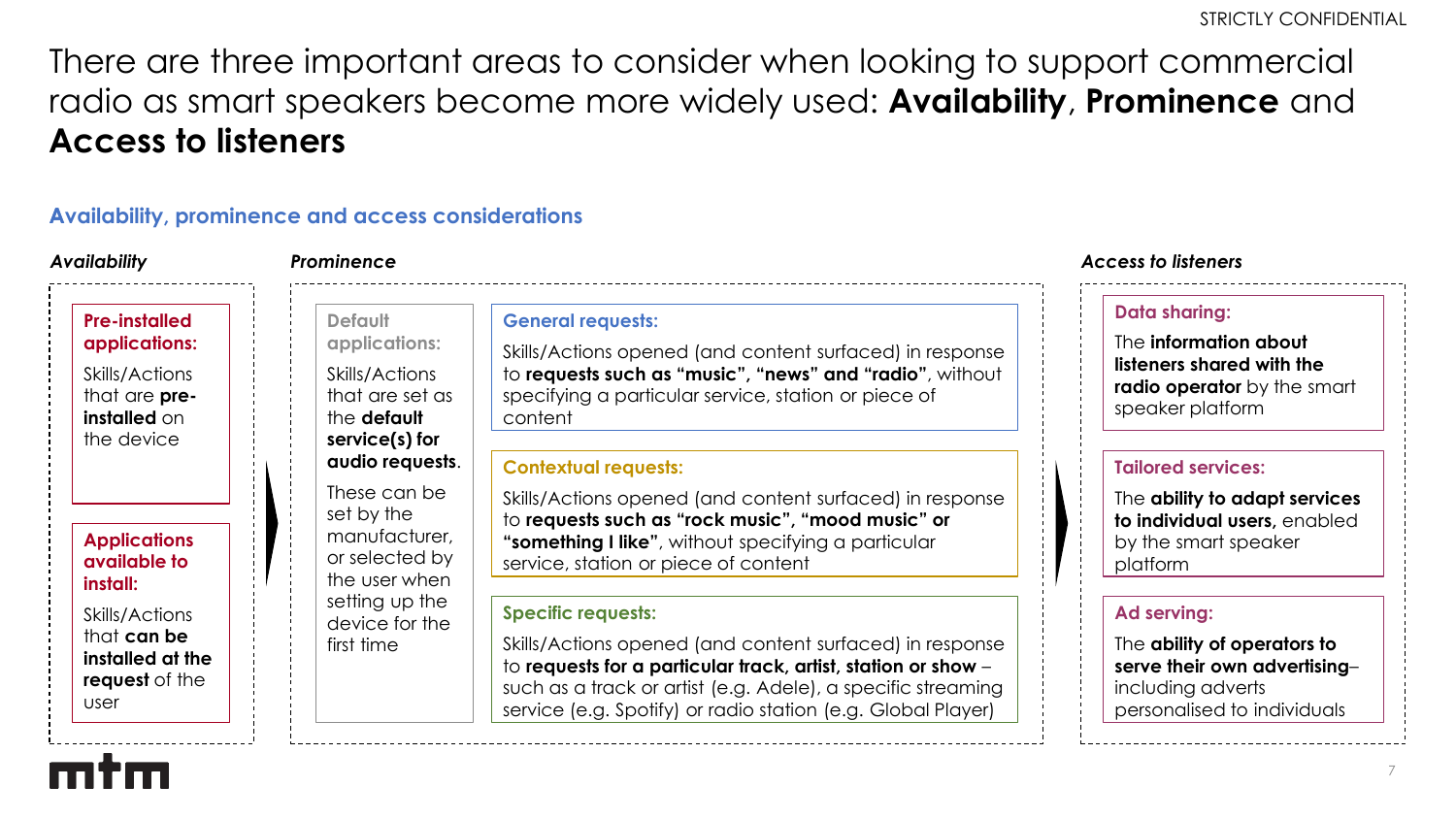# **The UK audio market today**

- Smart speaker landscape
- Smart speaker testing
- Changing listening behaviour
- Policy context

mtm

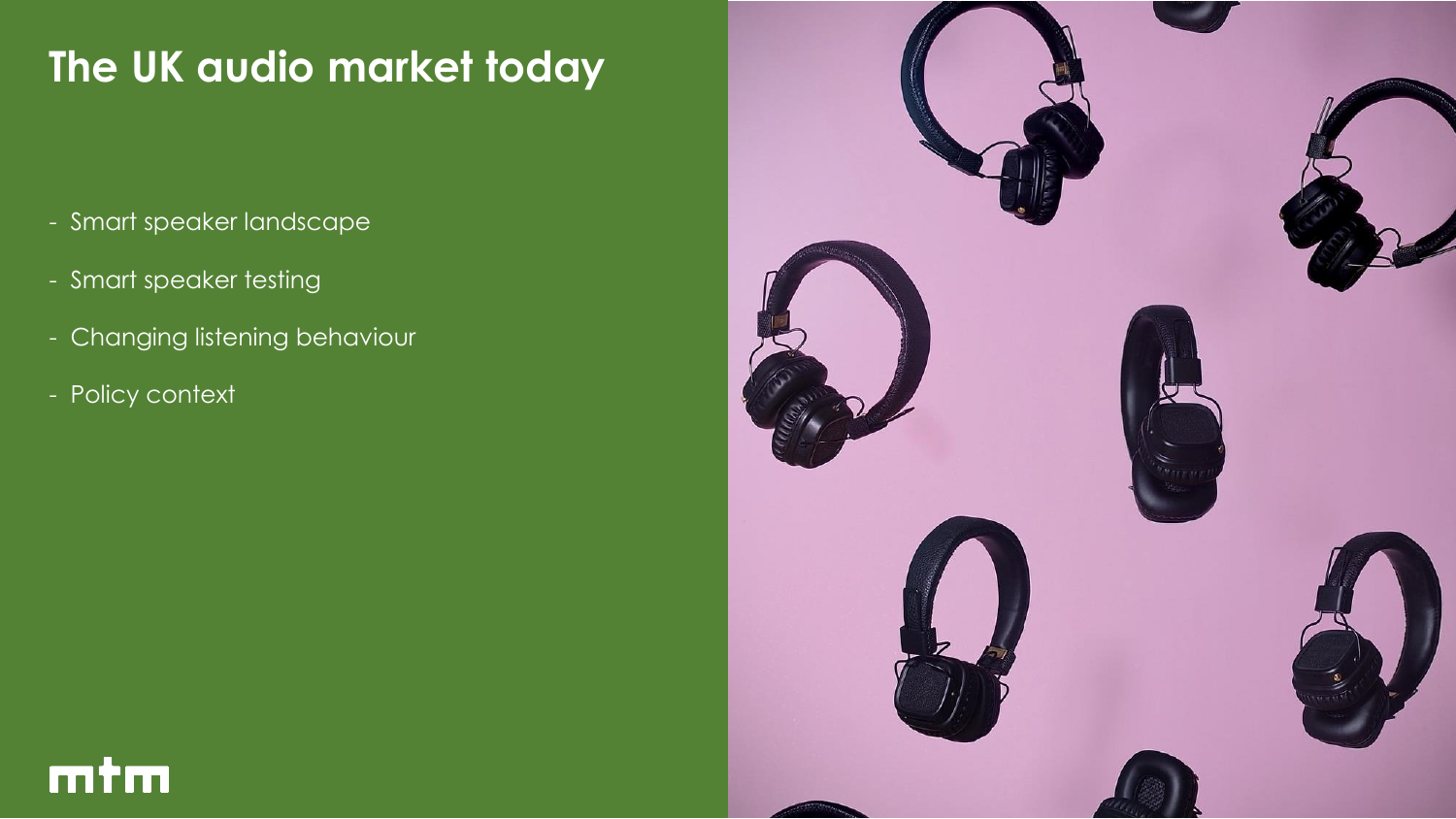The smart speaker landscape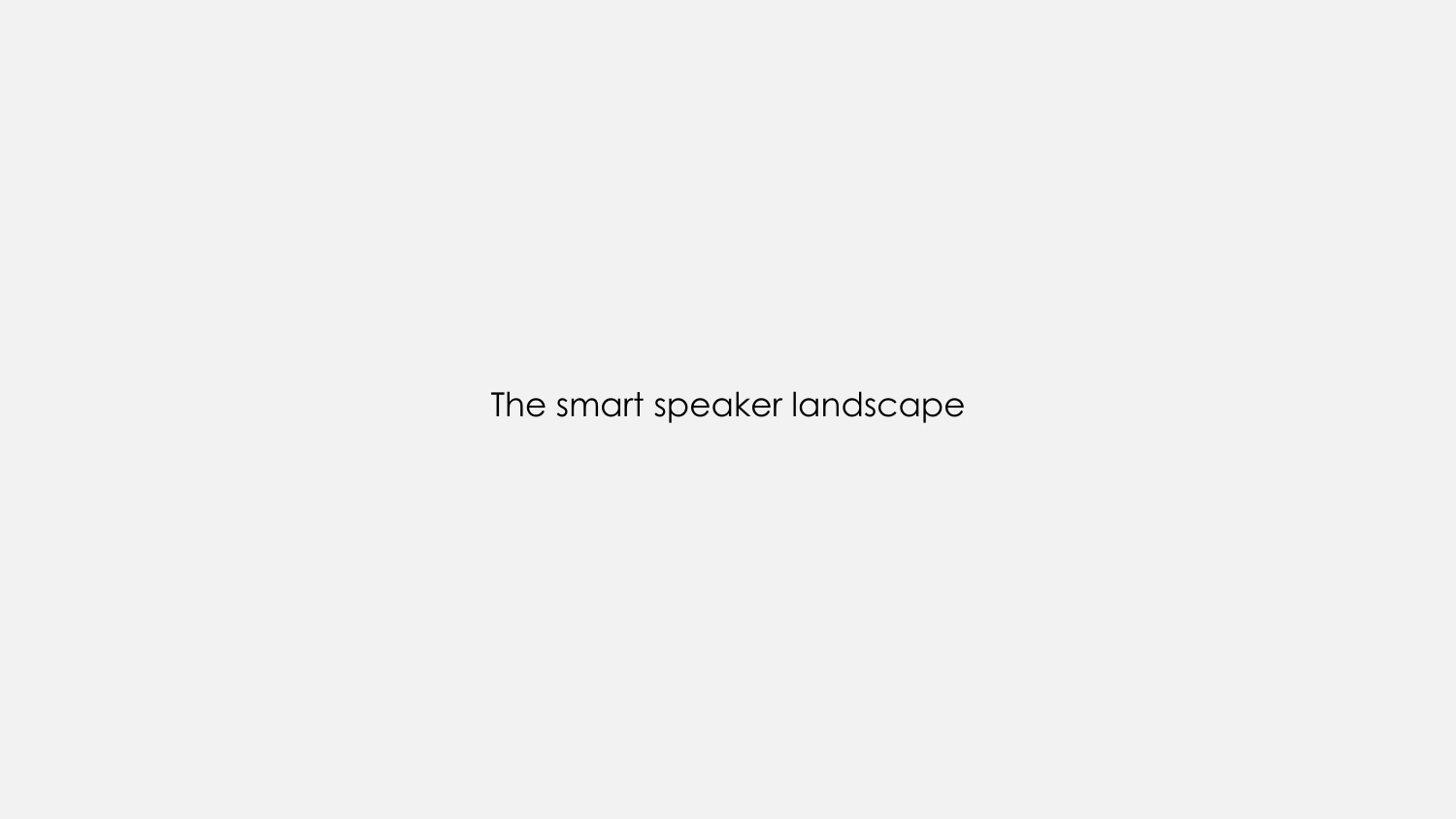### Smart speaker penetration has grown significantly over the past two years and Google and Amazon dominate the market

#### **Smart speaker penetration (UK)**

**MTM has recorded the uptake of the major smart speakers in the UK since 2017** through its bi-annual ScreenThink tracker

As of Q4 1029, **28% of UK adults own smart speakers, increasing from just 12% two years prior**.

Together, **Amazon and Google dominate the smart speaker market with one or more of their devices present in more than a quarter of UK homes**.



Base: NatRep sample. All respondents – Q4 2017 (3,001) Q2 2018 (3,011), Q4 2018 (3,006), Q2 2019 (3,009), Q4 2019 (3,008) Source: MTM ScreenThink – MTM's propriety research tracking consumer behavior in the media market Questions: A19./ A21./ A22. Which of the following hand-held devices/ gaming devices/ other devices do you currently own or have use of in your household?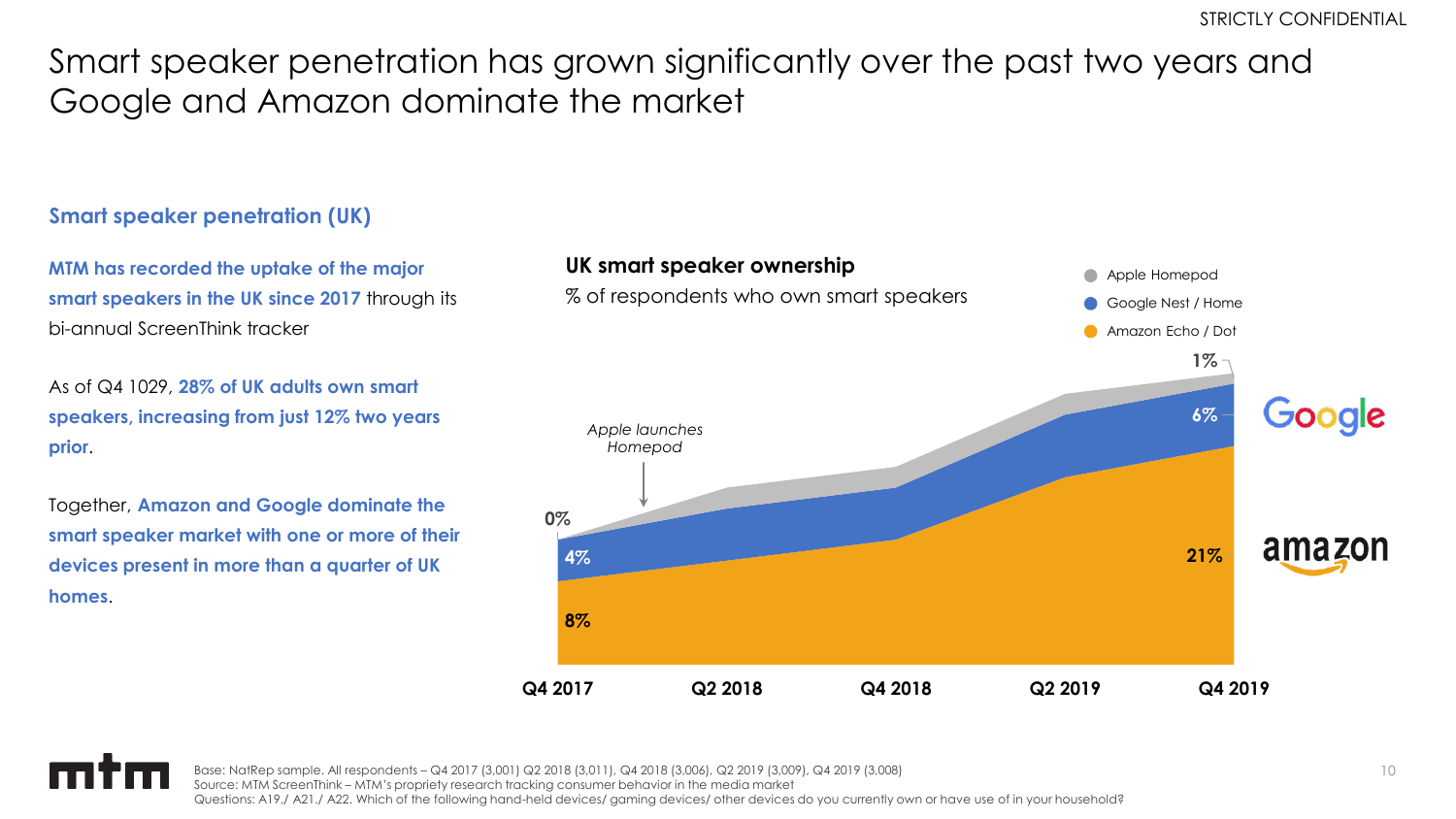Changing listening behaviour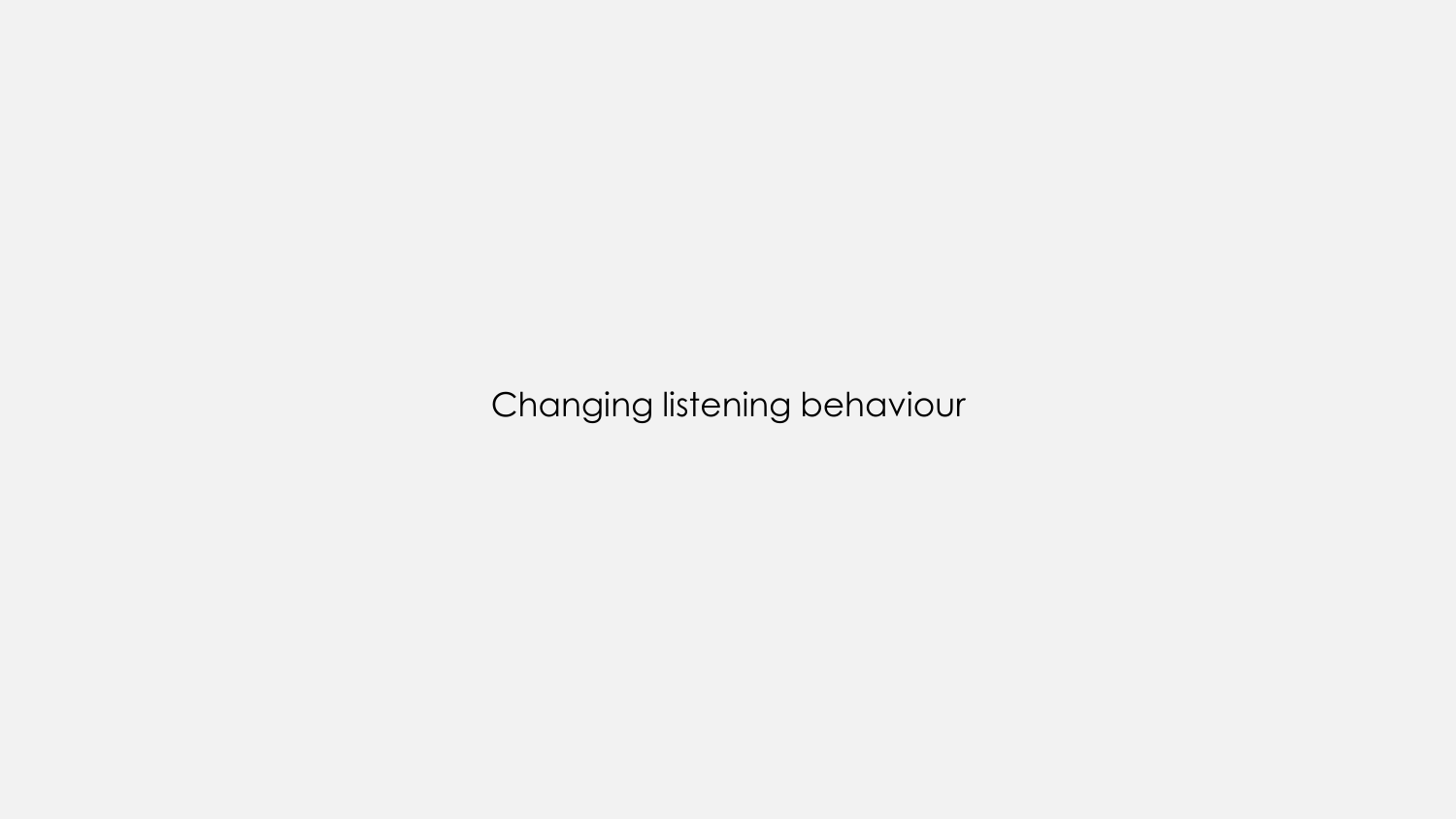Radio accounts for around three quarters of audio consumption by UK adults (15+), but streaming services are the fastest growing segment of listening time

#### **Share of audio listening time by service (Adults 15+)**



For adults in the UK, radio remains the dominant means of consuming audio content, though it's 'share of ear' declined in 2018.

Music streaming services share of listening increased by 50% between 2017 and 2018.

The share of listening via music video sites also increased, reflecting changes in how audio is consumed.

**Source:** Ofcom Media Nations UK 2018, 2019; MTM analysis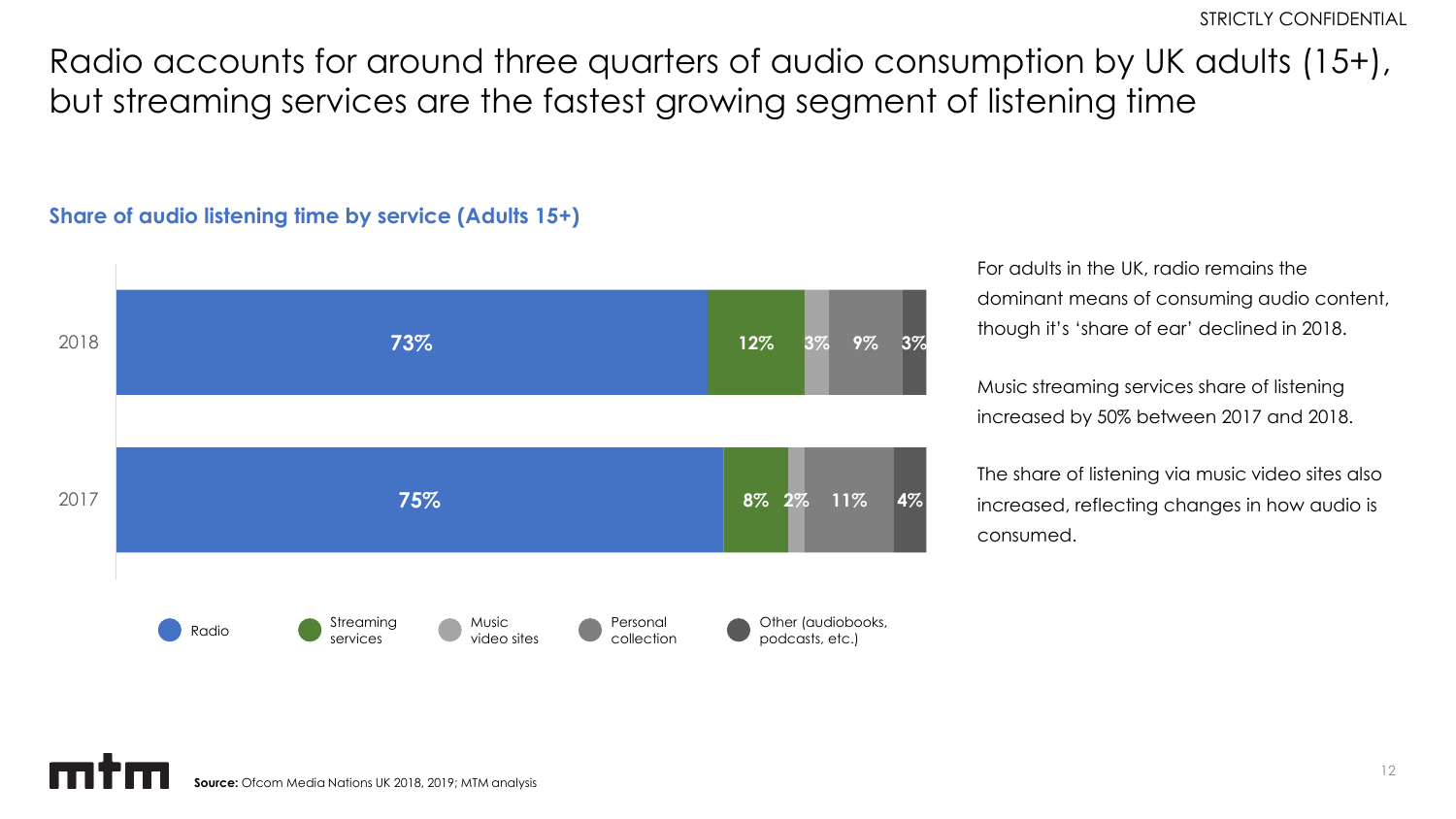Streaming services already account for the largest share of audio consumption among younger adults (15-24) – and consumption is growing rapidly – suggesting radio is being displaced as the dominant audio format



**Share of audio listening time by service (Adults 15-24)**

Younger audiences have much more diverse listening habits.

They particularly over index in streaming services at the expense of radio listening, compared to the average adult.

The shift towards streaming has been much more stark for the 15-24 age bracket, increasing by 12 percentage points since 2017.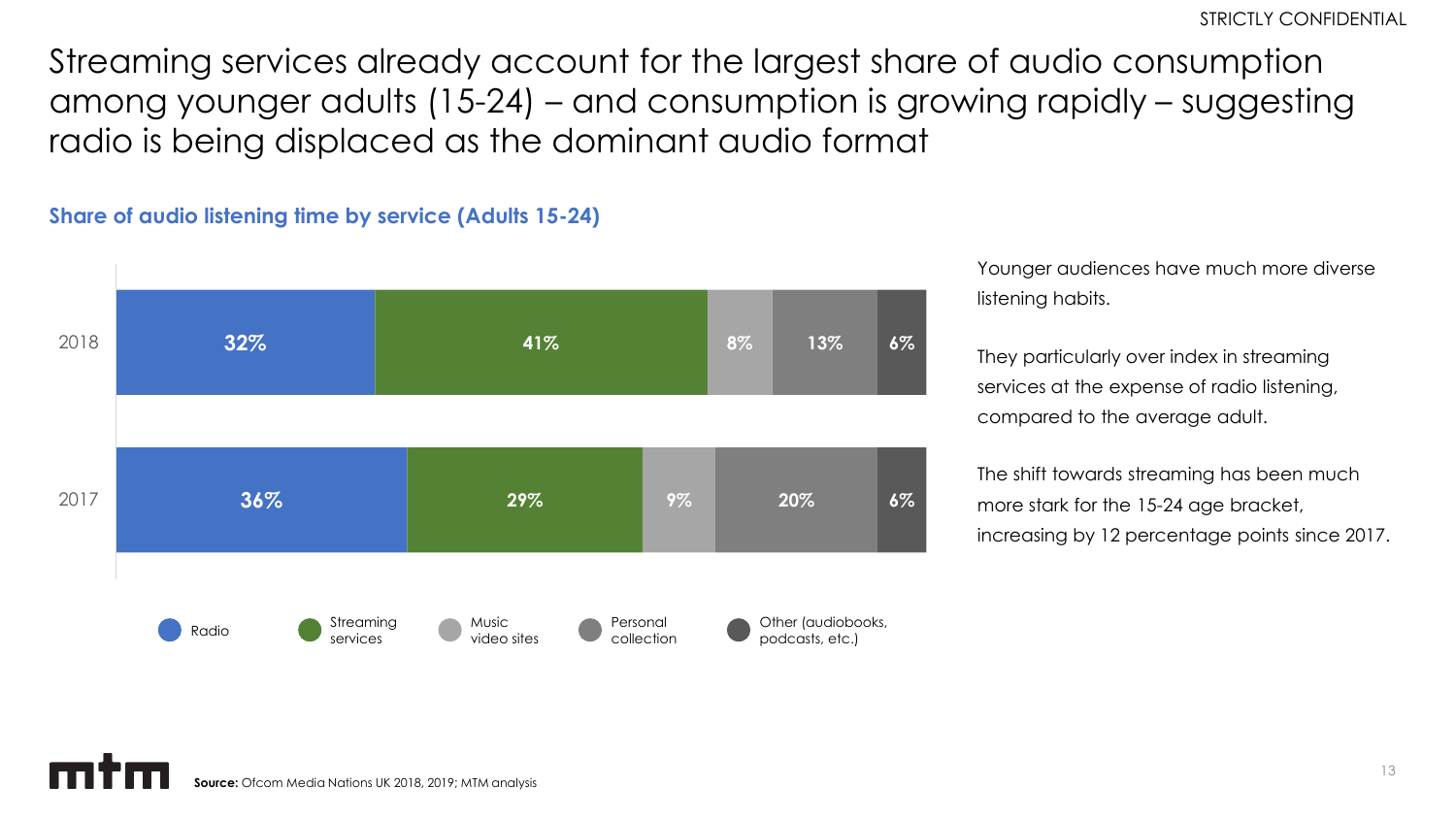Radio is the most commonly used device to access audio content, but smart speakers are the fastest growing; Smart speakers' share of listening time is growing faster than ownership, suggesting existing owners are using them more frequently



#### **Audio listening time by device (Adults 15+)**

Radio sets are the device with the highest share of listening, primarily because radio remains the preferred content.

The share of audio consumed via smart speakers doubled from 2018 to 2019, and share of smartphones (most of which are voiceenabled) also grew.

This exceeds the rate of growth of smart speaker ownership, suggesting not only that smart speakers are more widespread, but that owners are also using them more.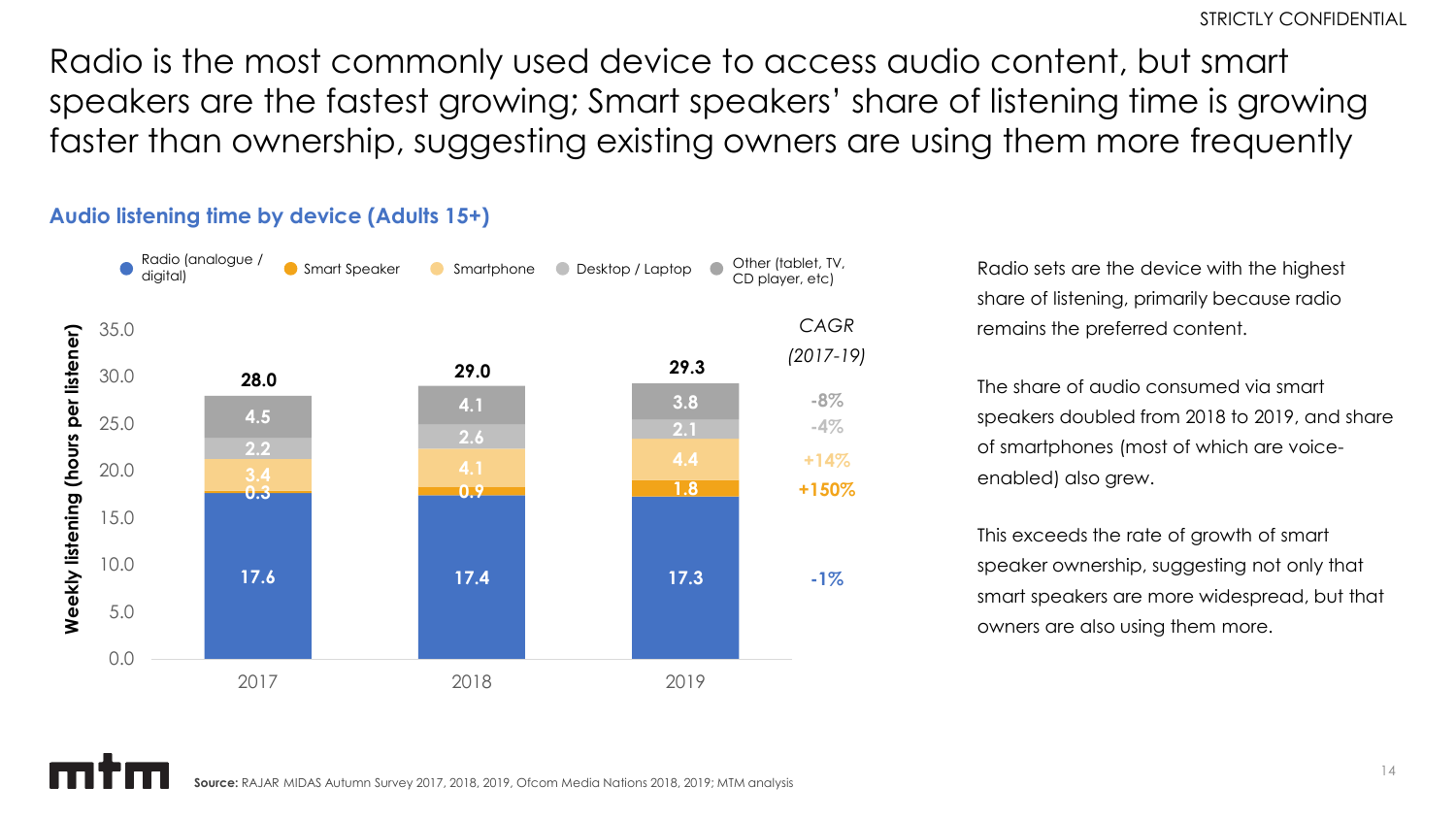## Radio stations play an important role in educating consumers and supporting the UK creative economy

#### **Benefits of radio**



Radio stations remain a trusted source of news and current affairs, informing audiences of global updates



Radio broadcasters adhere to public service guidelines through editorially curated schedules: informing, educating, and entertaining, removing the paradox of choice and online echo chambers

Radio broadcasters actively contribute to the UK creative economy, providing platforms for discovering, training and developing unknown and homegrown talent

#### **Negatives of streaming**



Most people still use FM/AM radio signals as they are readily available and do not depend on the strength and reliability of an internet connection

| . . | ٠ |
|-----|---|
|     |   |

There are fragmented audiences online, with multiple

different internet radio stations and perspectives,  $\bullet\cdot\bullet\cdot$ without the same level of companionship and community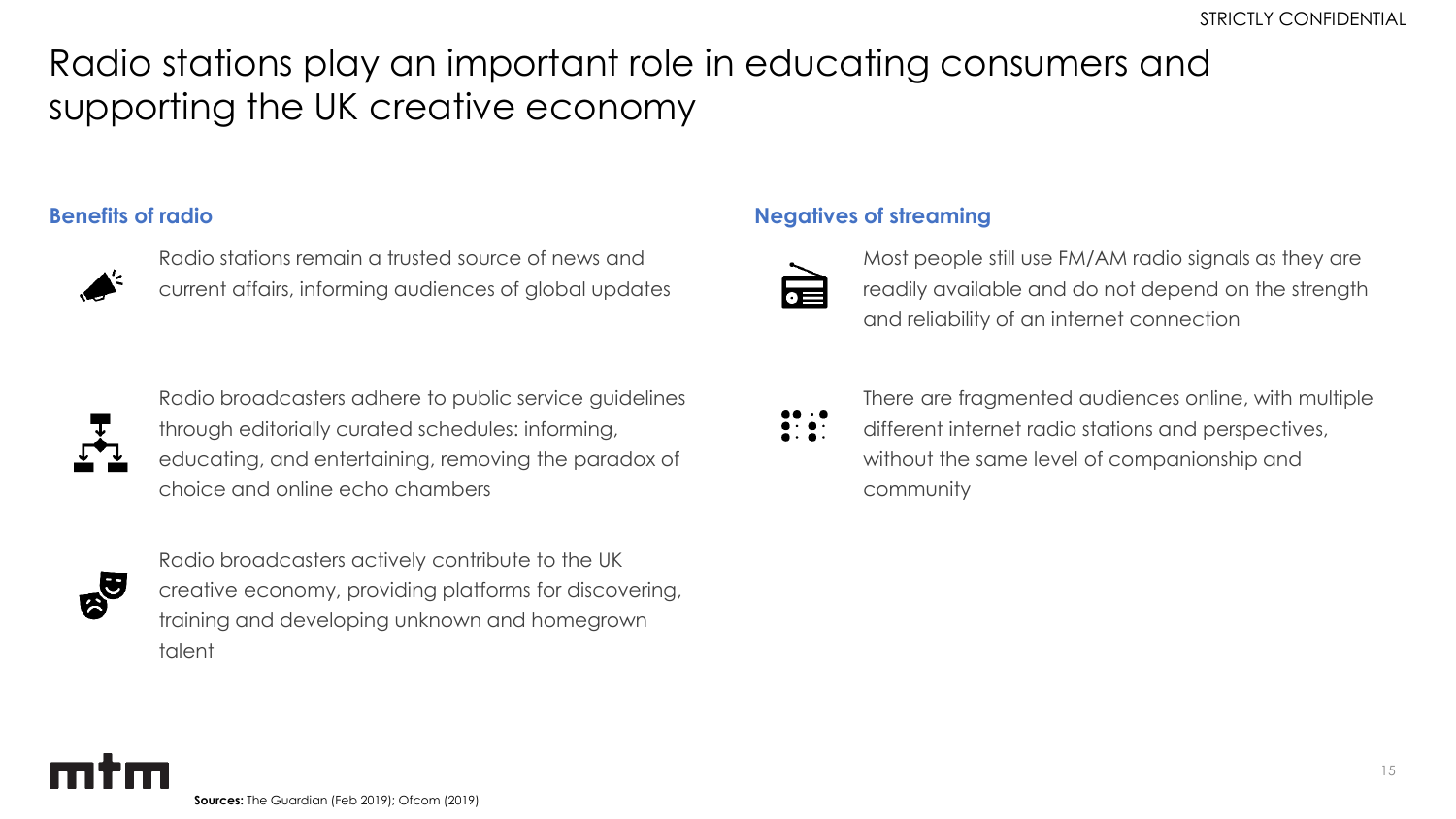Radio broadcasters are leveraging the opportunities of IP delivery despite significant technical challenges and necessary changes to business models

#### **Opportunities for radio broadcasters**

- Supports personalisation of services, as streams are served directly to individual listeners
- Enables commercial broadcasters to provide advanced advertising services, increasing the value of inventory
- Enhances listener data, allowing broadcasters to analyse the success of content in more detail

#### **Challenges for radio broadcasters**

- Listeners have control of when (and on what device) they request an IP stream
- Many of the advantages listed create further complications for serving individual listeners, as in each case the data transferred over IP is becomes more bespoke to an individual listener
- IP delivery fragments audiences, reducing the effectiveness of broadcast advertising and shifting broadcasters to online monetisation models

#### **Case study**



**The radio industry has developed its own multi-broadcaster platform, Radioplayer.**

**Radioplayer is a pan-industry partnership aimed at growing online radio listening. Originally a shared web application, UK Radioplayer now supports smart speaker providers and car manufacturers.**

**Radioplayer combines stations the BBC and commercial radio operators and provides a single interface to industry collaborators.**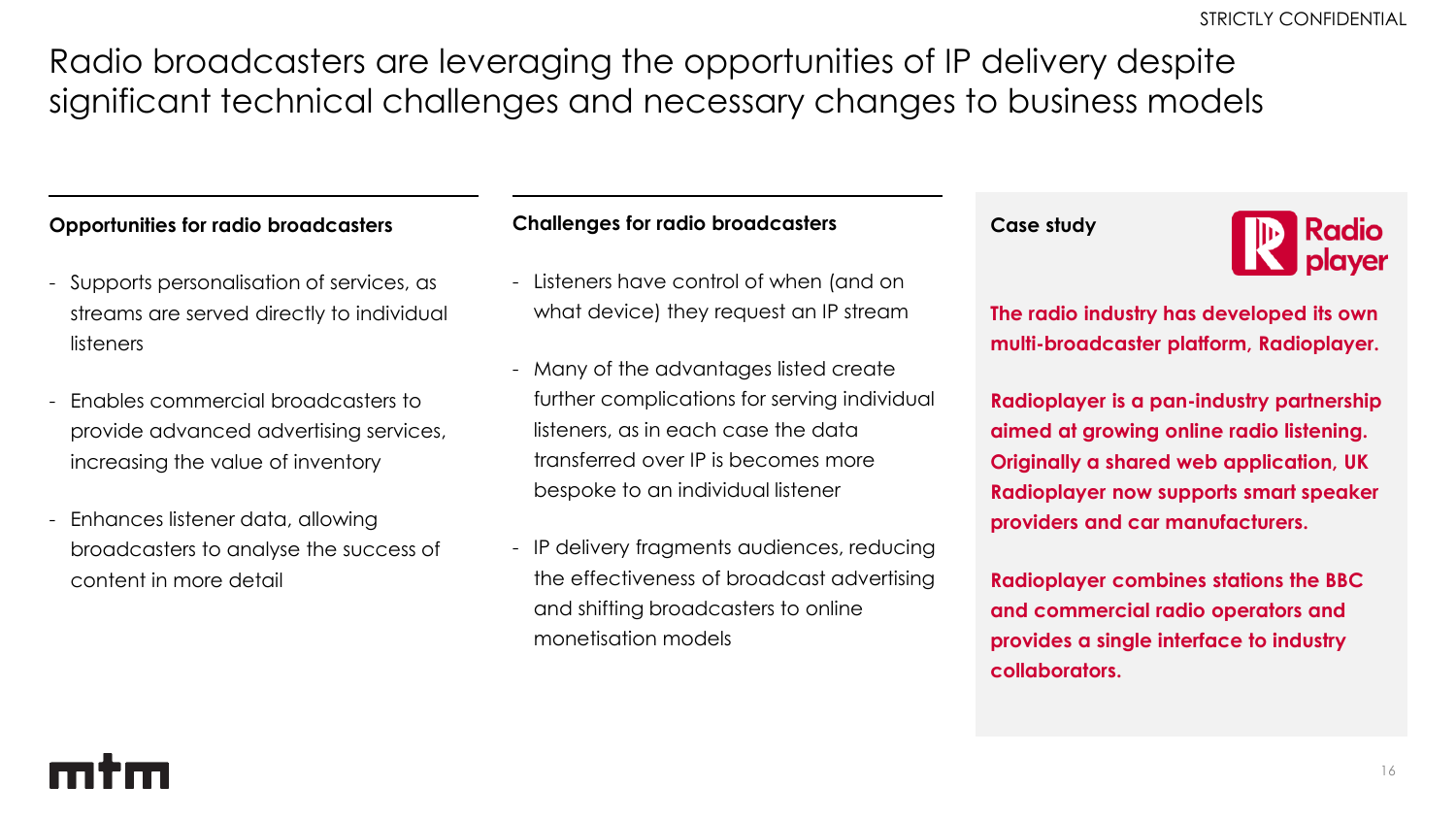### Ofcom recognises the complexity of prominence and discoverability within online audio applications

### **Ofcom has recognised the importance of changes in listening behaviour, driven by online listening…**

*"Audio listening is changing, however, with online listening continuing to grow in importance.* 

*On online platforms, listeners choose what to listen to in a variety of different ways depending on the platform and device.* 

*For instance, content can be listened to directly from websites, using apps, or directly through devices that stream content such as smart speakers. This variety of listening methods means that there is no simple readacross from online TV content to online audio content."*

### **... and notes the conditions that could trigger a review of prominence of audio content**

*"If, in future, online platforms become a major way of listening to content and evidence of a problem around the discoverability of public service content emerges, then the case for prominence for audio content could be considered in more detail."*

**The challenges for discoverability of public service content within online audio platforms are similar, if not equivalent, to challenges faced by commercial radio broadcasters**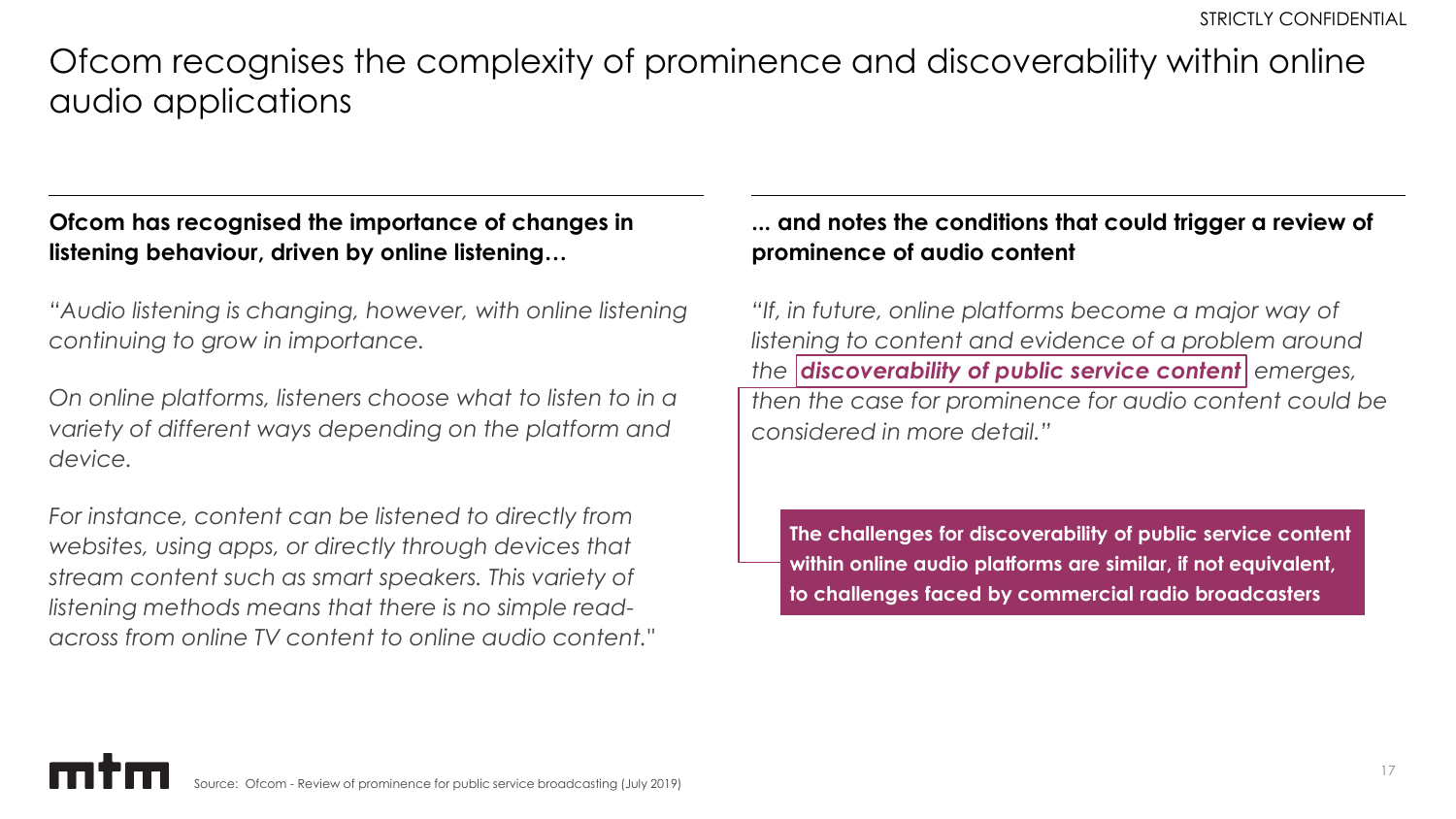Smart speaker testing (February 2020)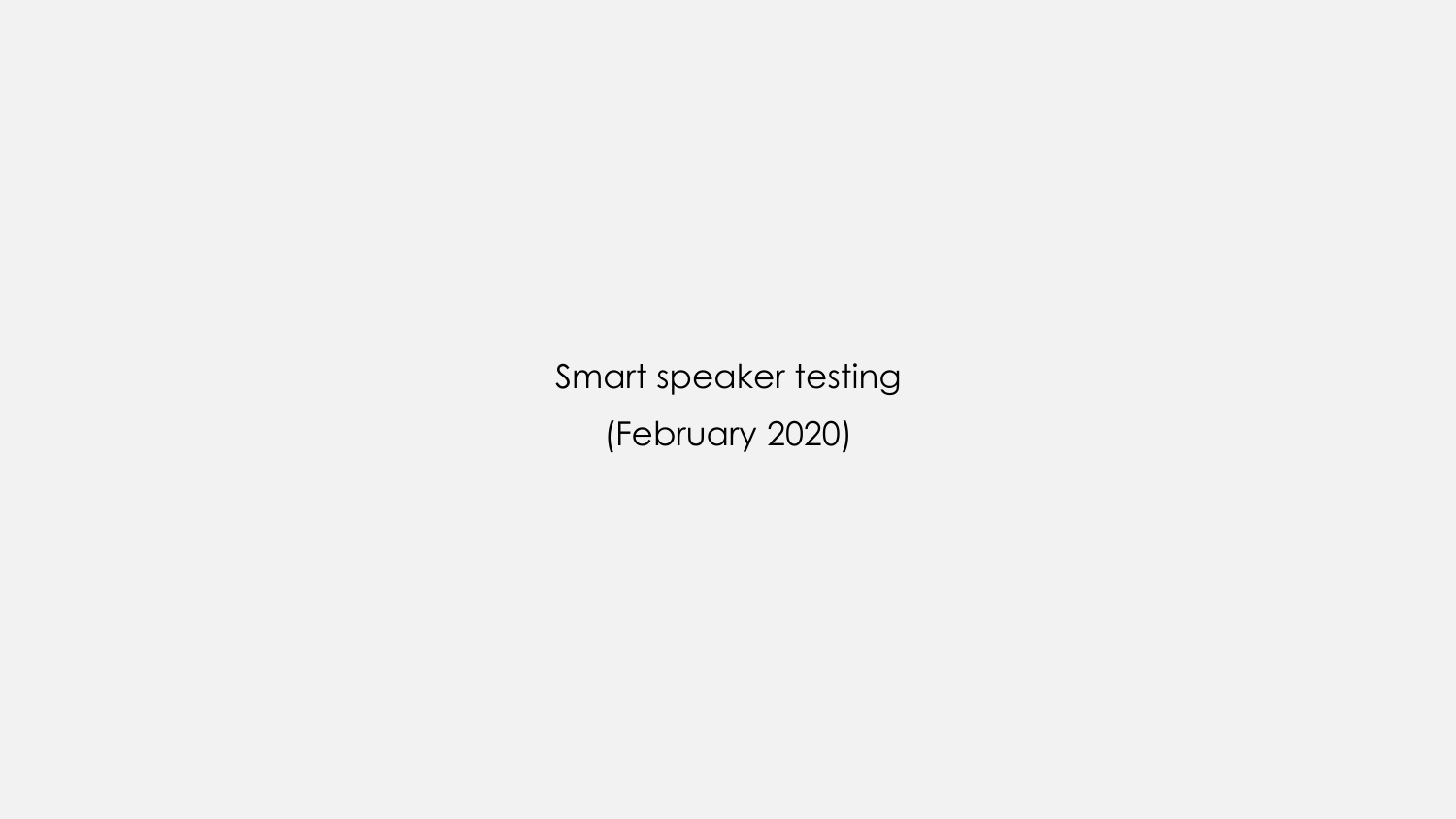MTM have tested Amazon and Google's latest devices to evaluate the availability and prominence of radio services and radio content within a variety of possible interactions and user journeys

#### **Availability and prominence framework**

| <b>Availability</b>                                                                                                  | Prominence                                                                                            |                                                                                                                                                                                                                                                                                        |         |
|----------------------------------------------------------------------------------------------------------------------|-------------------------------------------------------------------------------------------------------|----------------------------------------------------------------------------------------------------------------------------------------------------------------------------------------------------------------------------------------------------------------------------------------|---------|
| <b>Pre-installed</b><br>applications:<br>Skills/Actions<br>that are <b>pre-</b><br><b>installed</b> on<br>the device | <b>Default</b><br>applications:<br>Skills/Actions<br>that are set as<br>the default<br>service(s) for | <b>General requests:</b><br>Skills/Actions opened (and content surfaced) in response to requests such<br>as "music", "news" and "radio", without specifying a particular service,<br>station or piece of content                                                                       |         |
| <b>Applications</b><br>available to                                                                                  | audio requests.<br>These can be<br>set by the<br>manufacturer,<br>or selected by                      | <b>Contextual requests:</b><br>Skills/Actions opened (and content surfaced) in response to requests such<br>as "rock music", "mood music" or "something I like", without specifying a<br>particular service, station or piece of content                                               | Content |
| install:<br>Skills/Actions<br>that can be<br>installed at the<br>request of the<br>user                              | the user when<br>setting up the<br>device for the<br>first time                                       | <b>Specific requests:</b><br>Skills/Actions opened (and content surfaced) in response to requests for a<br>particular track, artist, station or show – such as a track or artist (e.g. Adele),<br>a specific streaming service (e.g. Spotify) or radio station (e.g. Global<br>Player) |         |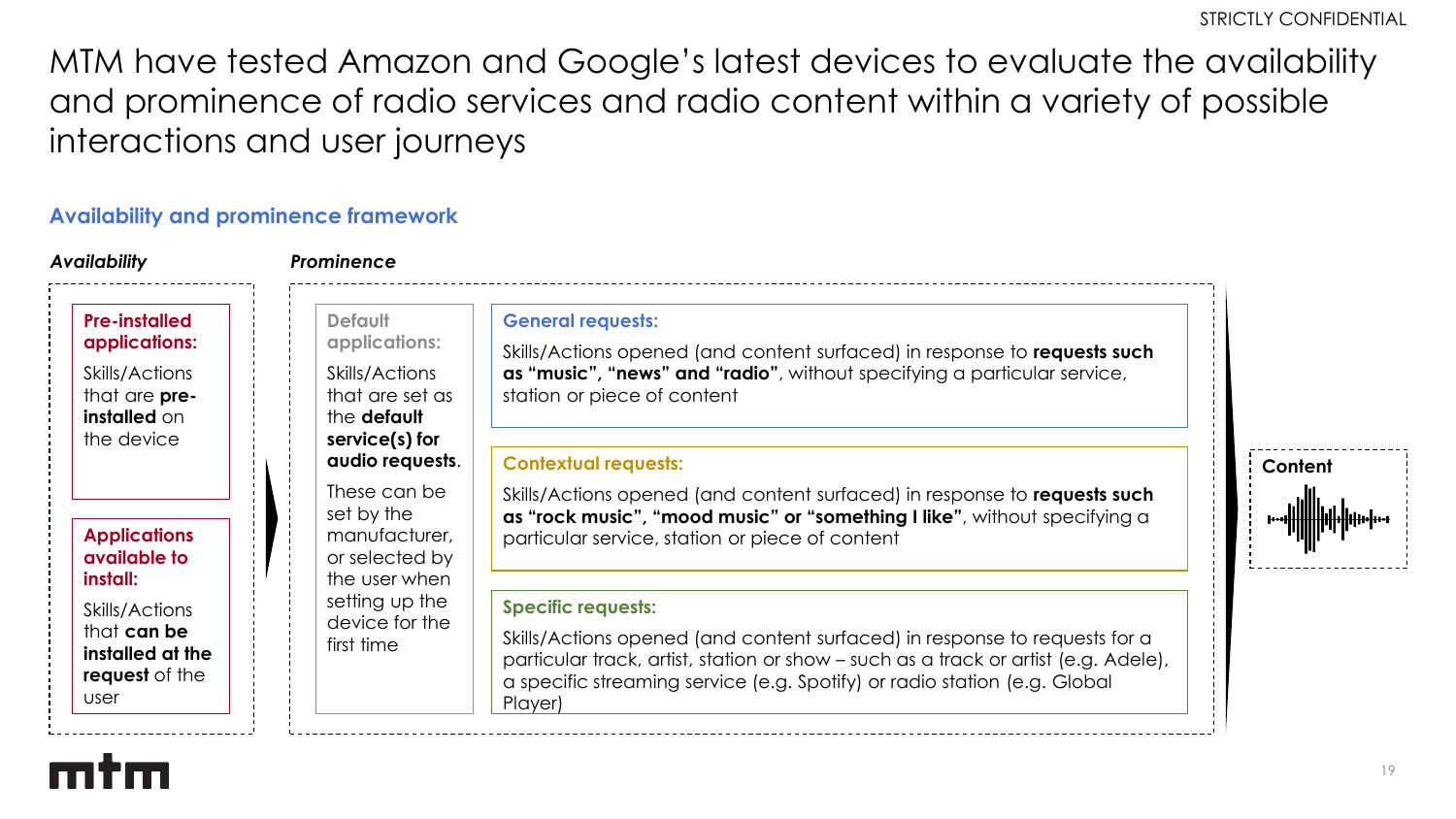Although widely available on the latest Amazon and Google smart speakers, radio stations and content tend to be accessible via specific user requests; International streaming services are often recommended as defaults and surfaced more easily

#### **Smart speaker testing – Definitions and key takeaways**

#### **Availability**

**Which audio applications are available on each smart speaker**, and are they set as default audio players, pre-installed or available to install if requested?

#### *Key takeaways*

- **The major commercial and public service radio stations are generally available within Amazon and Google's smart speaker interfaces**, either through radio aggregators (e.g. TuneIn) or standalone applications (e.g. Global Player)
- **It is not possible for owners of Amazon or Google smart speakers to set a radio station or application as their default music application**

#### **Prominence**

**How easily are various audio services and content surfaced within the voice-based interface**, and how do smart speakers prioritise services and content in response to different types of user queries?

#### *Key takeaways*

- **Most radio stations can be surfaced when explicitly requested**, often via the pre-installed TuneIn app on both Amazon and Google smart speakers
- **Amazon and Google smart speakers appear to favour major streaming services** in response to both general (e.g. play music) and contextual (e.g. play me something I'll like) requests
- **It can be difficult to 'course correct' and access radio content** once a request has been made and the user has been directed to a particular service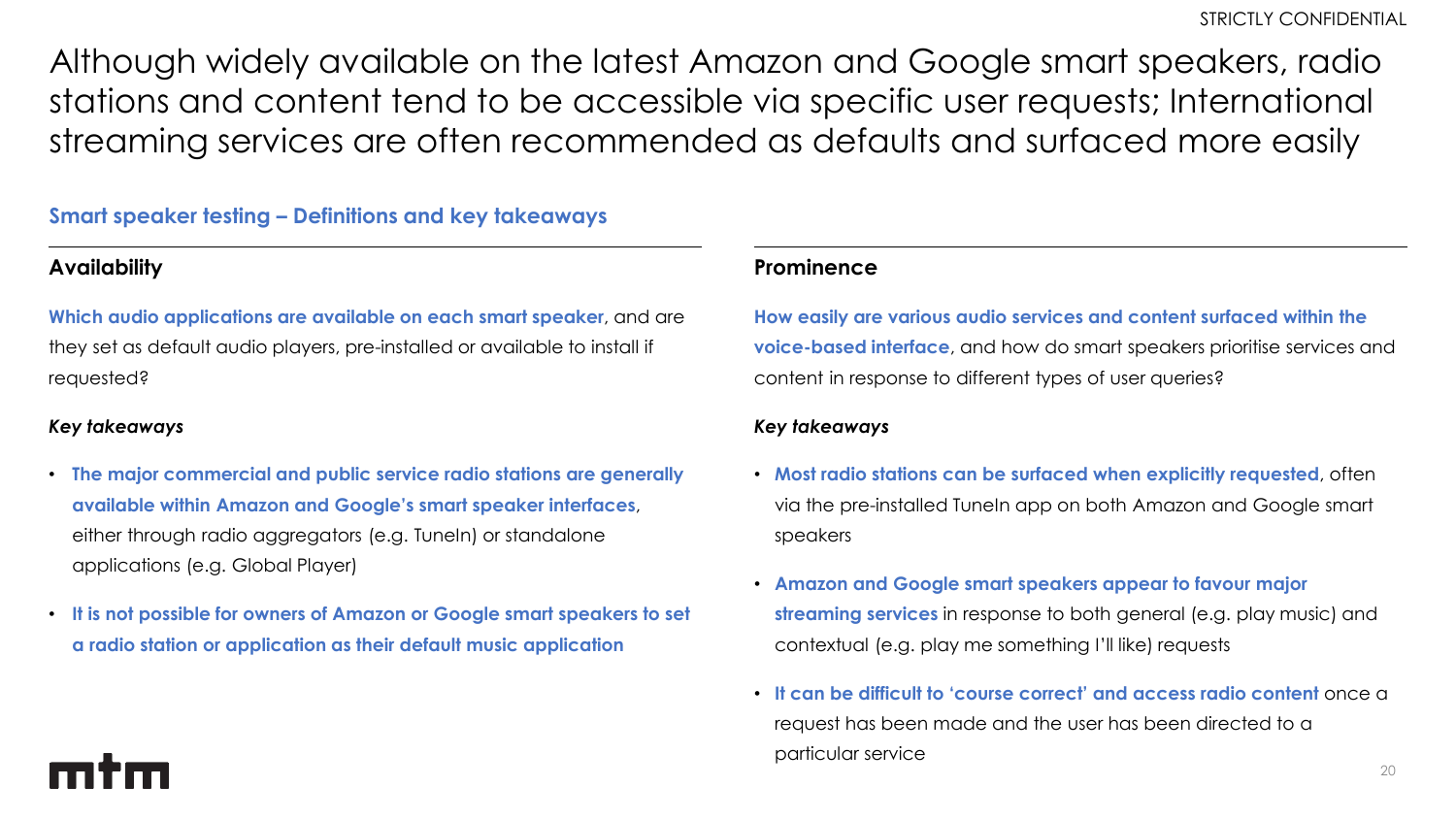Smart speakers appear to prioritise default music streaming services (e.g. Spotify, Amazon and Google Music) over radio stations and aggregators; Users typically need to make a specific request for a radio station to surface its content

#### **Prominence within the Amazon Echo interface**



**Start** 우.<br>구 **Defaults**

**General**

**Contextual**

ontextual

**Amazon Music was set as the default music service for both music and radio**. Whilst Spotify can be assigned as the default music service, users are not able to set or change the default radio service

**Users must request the Global Player service** in order to install it

**Amazon appears to favour it's own streaming service in response to requests for both music and radio**. Users must specifically request TuneIn or Global player in order for them to play

General operation **General operation**

**Requests for a specific mood or genre also default to Amazon Music Users can surface radio by genre if they specify the player they wish to use**  (e.g. "Alexa, play me pop music on Global")

**If Amazon Music is not installed, the device directs users to Spotify** in response to a request for a specific track or artist

**Global Player allows users to request specific Global shows** (including those already aired), if the user has chosen to install it





**Users are prompted to choose between Spotify, YouTube Music, Google Music and Deezer as their default music service** when setting up the device

**A user cannot set a radio service (e.g. TuneIn) or station as their default**  music player



**General requests for both music and radio direct to the music service that the user selected as their default** during set-up

**The chosen default service is surfaced in response to contextual requests Users are not typically directed to radio content** in response to contextual requests

**Requests for specific tracks and artists direct the user to their default** service **Commercial radio stations can be difficult to access** and, unless requested directly, will not be surfaced

**Specific**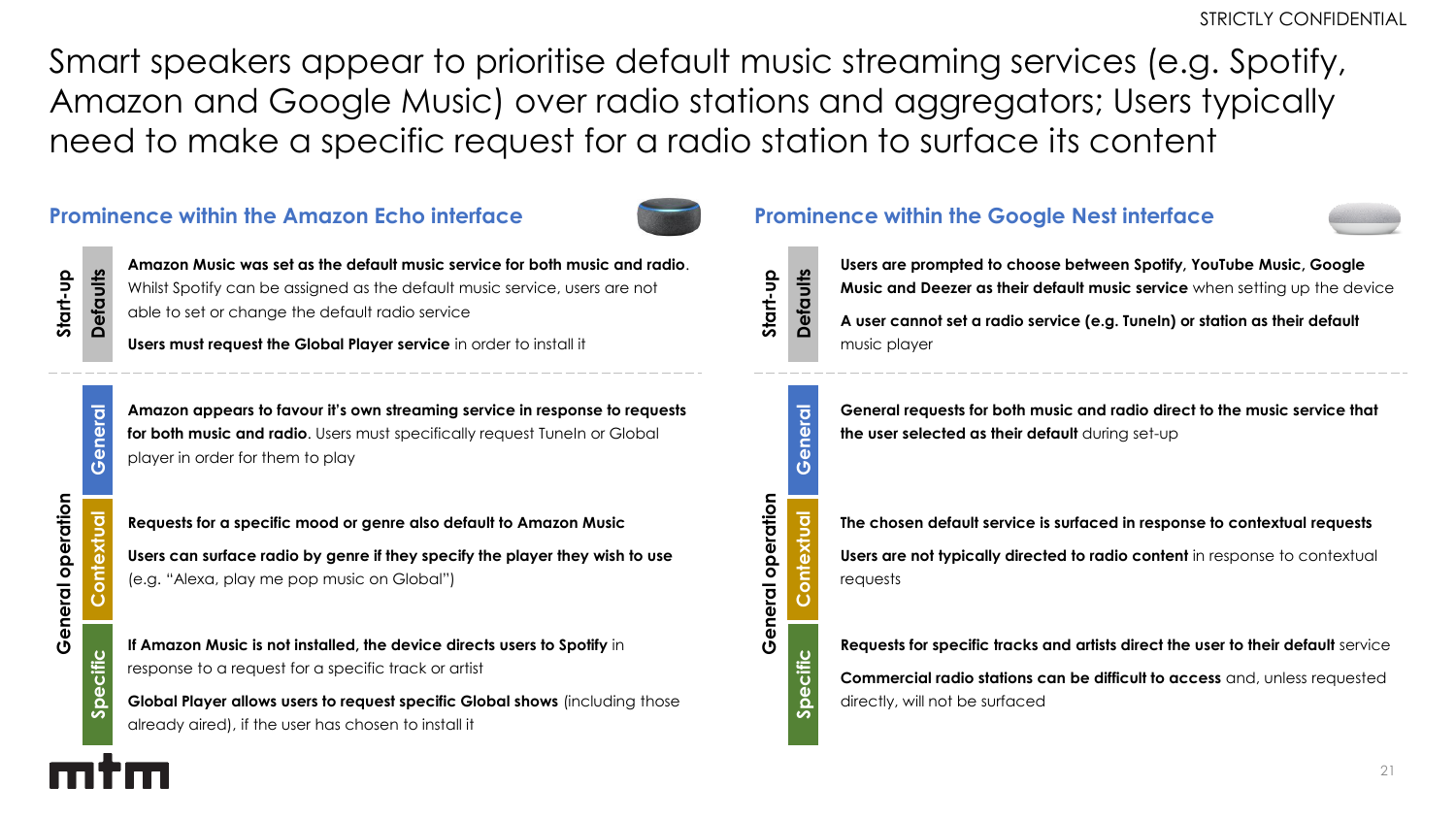Amazon defaults to its proprietary music service for most audio requests; Alternative pathways exist for surfacing radio content, but then tend to require the user to make very specific requests for a particular station, or install Global Player

|           |                                | <b>Prominence Testing: Amazon Echo Dot</b> |                                  |                                                                                             |
|-----------|--------------------------------|--------------------------------------------|----------------------------------|---------------------------------------------------------------------------------------------|
|           | <b>User journey</b>            | Default surfaced                           | Override to radio <sup>1</sup> ? | Points of interest                                                                          |
| General   | Music                          | <b>Amazon Music</b>                        | Yes                              |                                                                                             |
|           | Radio                          | <b>Amazon Music</b>                        | Yes                              | Although the Echo Dot has a pre-installed<br>BBC Skill, it allows the user to set a default |
|           | <b>News</b>                    | None <sup>2</sup>                          | Yes                              | news provider (incl. LBC, BBC and Sky)                                                      |
|           | Local news                     | None <sup>2</sup>                          | <b>No</b>                        |                                                                                             |
|           |                                |                                            |                                  |                                                                                             |
|           | Genre                          | Amazon music                               | Yes                              | Users can select Spotify as the default                                                     |
|           | Mood/scenario                  | Amazon music                               | <b>No</b>                        | streaming service through the Alexa app,<br>but Amazon Music cannot be disabled as          |
| Contextua | Something I'll like            | Not available                              | Not available                    | the default for contextual listening                                                        |
|           |                                |                                            |                                  |                                                                                             |
|           | Artist                         | Spotify <sup>3</sup>                       | <b>No</b>                        | Tuneln is the default portal for accessing                                                  |
| Specific  | <b>Track</b>                   | Spotify <sup>3</sup>                       | <b>No</b>                        | radio on Amazon devices, but journeys to                                                    |
|           | Radio station                  | Tuneln                                     | Yes                              | Global stations will be directed to the<br>Global Player (if it has been installed)         |
|           | Radio show                     | Tuneln / BBC                               | Yes                              |                                                                                             |
|           | Podcast                        | Tuneln / BBC                               | Yes                              |                                                                                             |
|           | Charts                         | <b>Amazon Music</b>                        | Yes                              | Alexa can recall the most recent episode of<br>radio or podcasts, but recalling a specific  |
|           | Previous radio<br>show/podcast | Not available                              | Not available                    | episode is difficult                                                                        |





Notes: (1) Radio override was achieved (when able) by instructing the Echo Dot to play through TuneIn radio, or by specifying Global Player or BBC skills; (2) Here Alexa prompted to choose a news source based on preference, she gave the following options: BBC News, Sky News, Daily Mail and LBC; (3) Unable to play a specific track or artist through Amazon Music without a subscription, defaulted to Spotify after Spotify premium account was linked; (4) Testing took place in February 2020

22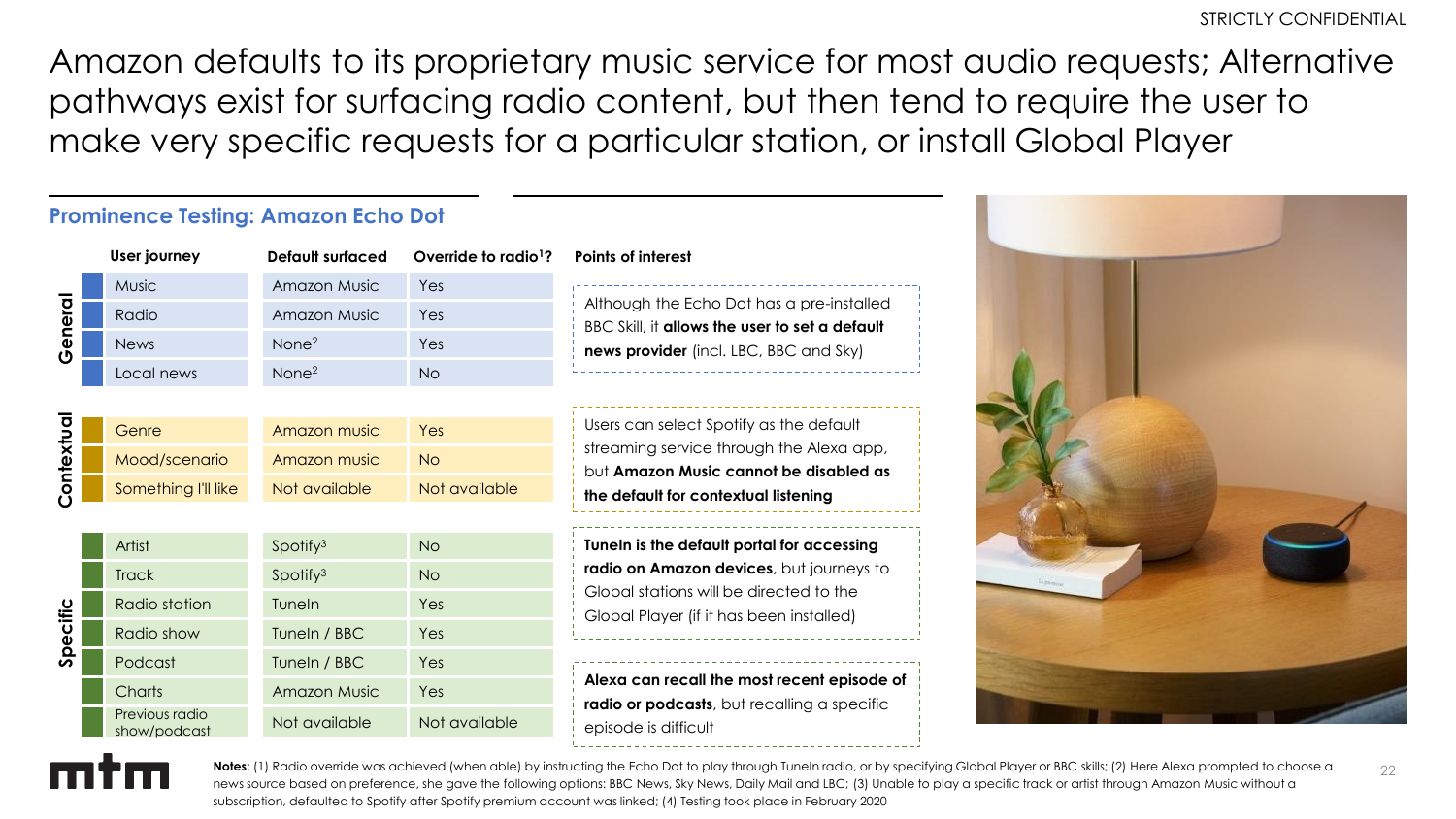Once selected by the user, Google directs the majority of queries or requests to the assigned default audio service; Radio content from both commercial broadcasters and the BBC has to be specifically requested in order for it to be surfaced

|           | <b>Prominence Testing: Google Nest Mini</b> |                         |                                  |                                                                                                                          |
|-----------|---------------------------------------------|-------------------------|----------------------------------|--------------------------------------------------------------------------------------------------------------------------|
|           | User journey                                | <b>Default surfaced</b> | Override to radio <sup>1</sup> ? | <b>Points of interest</b>                                                                                                |
| era<br>(Ŋ | Music                                       | Spotify <sup>2</sup>    | <b>No</b>                        |                                                                                                                          |
|           | Radio                                       | Spotify <sup>2</sup>    | Yes                              | The Nest interface defaults to the BBC for<br>news                                                                       |
|           | <b>News</b>                                 | <b>BBC</b>              | Check                            |                                                                                                                          |
|           | Local news                                  | Not available           | Not available                    |                                                                                                                          |
|           |                                             |                         |                                  |                                                                                                                          |
| S         | <b>Genre</b>                                | Spotify <sup>2</sup>    | <b>No</b>                        | Users cannot request radio stations by                                                                                   |
|           | Mood/scenario                               | Spotify <sup>2</sup>    | <b>No</b>                        | genre, but asking for something they like on                                                                             |
|           | Something I'll like                         | Spotify <sup>2</sup>    | Yes                              | Tuneln will default to the most recent station                                                                           |
|           |                                             |                         |                                  |                                                                                                                          |
|           | Artist                                      | Spotify <sup>2</sup>    | <b>No</b>                        | Commercial radio stations do not have<br>direct integrations with Google's speaker<br>and have to be streamed via Tuneln |
|           | <b>Track</b>                                | Spotify <sup>2</sup>    | No                               |                                                                                                                          |
|           | Radio station                               | Tuneln / BBC            | Yes                              |                                                                                                                          |
| ecific    | Radio show                                  | Not available           | Not available                    |                                                                                                                          |
|           | Podcast                                     | Google Podcasts         | <b>No</b>                        | Users rely on Tuneln to surface radio content<br>and, as a result, have limited ability to                               |
|           | Charts                                      | Spotify <sup>2</sup>    | <b>No</b>                        |                                                                                                                          |
|           | Previous radio<br>show/podcast              | Not available           | Not available                    | request current and past radio shows                                                                                     |

23 Notes: (1) Radio override was achieved (when able) by specifying the home assistant to play 'through TuneIn Radio'; (2)Spotify was selected as default audio service, from an initial choice of Spotify, YouTube Music, Google Play Music and Deezer. No radio options were presented here; (3) Testing took place in February 2020.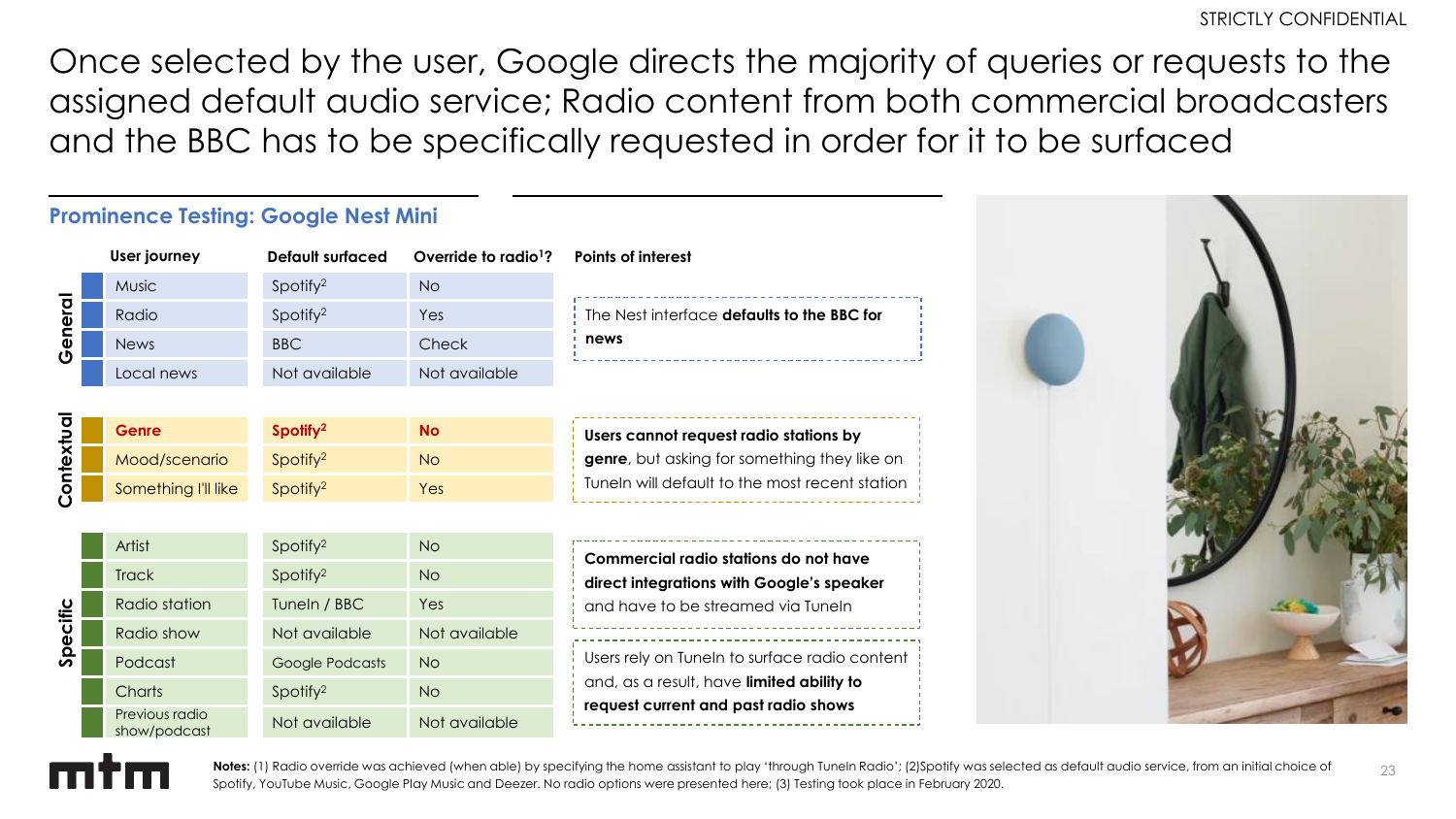# **From the industry: potential implications for commercial radio**

- Industry stakeholders expect continued growth in smart speakers
- The risk of reduced audience and inability to monetise effectively may undermine future relationships

mtm

- Smart speakers may exacerbate a shift from radio to streaming, posing a threat to radio broadcasters

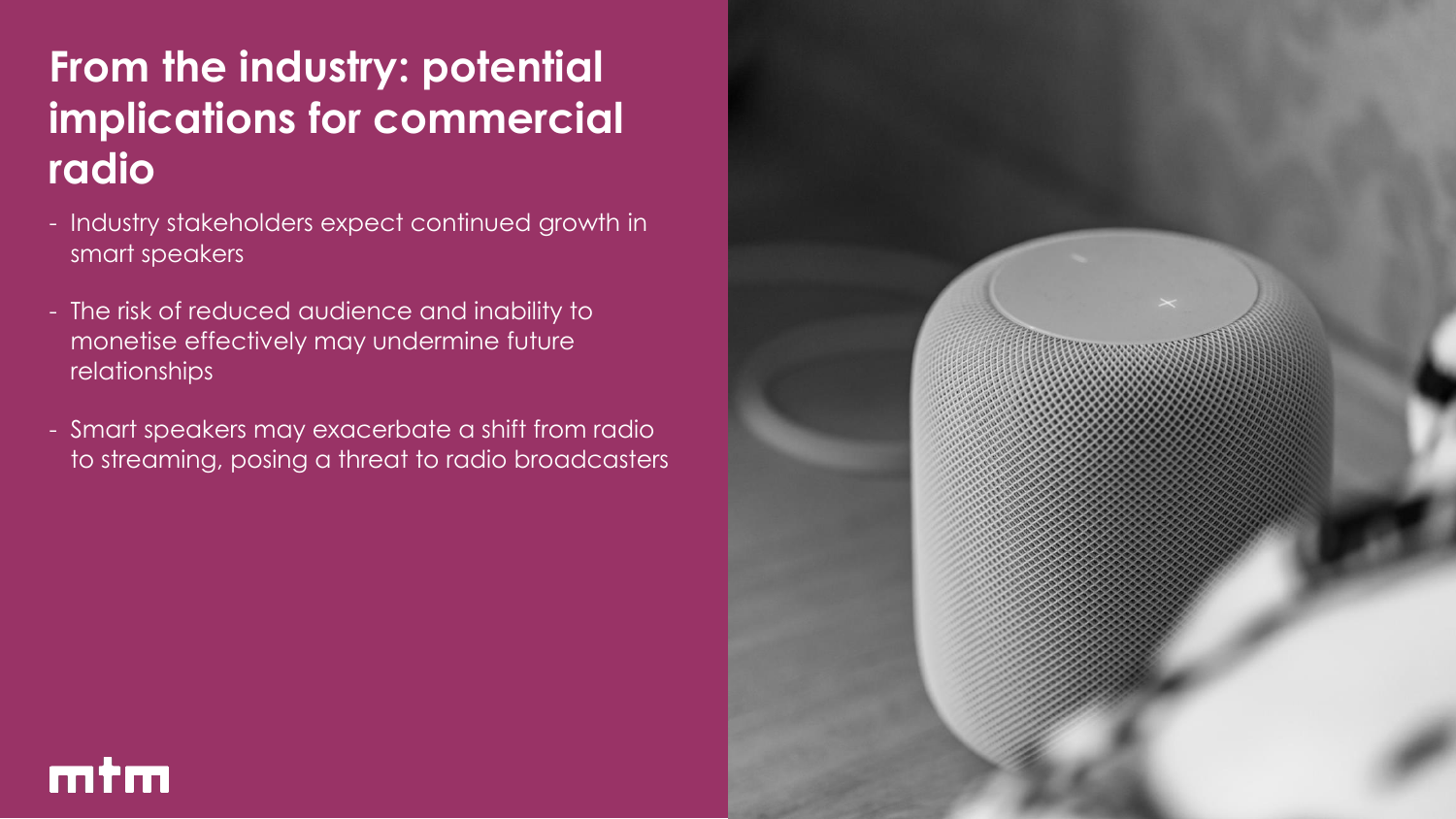# Stakeholders share a positive outlook on the benefits of smart speakers, but exercise caution in collaborating with platforms

#### **Summary of themes from industry interviews: potential implications for commercial radio**

**Industry participants widely expect the rapid growth in smart speaker ownership to continue, and for smart speakers to become an increasingly important part of UK audio (and radio) discovery and consumption**

**Relationships between smart speaker platforms and radio operators are healthy today, but this may not always be the case if the balance of power (and listening hours) shifts**

**Smart speakers may restrict the availability of commercial radio applications and reduce broadcasters' ability to monetise their smart speaker audiences**

**The migration from radio to international streaming services is likely to be exacerbated by smart speakers, and represents a significant risk to the future of the UK audio industry**

# mtm